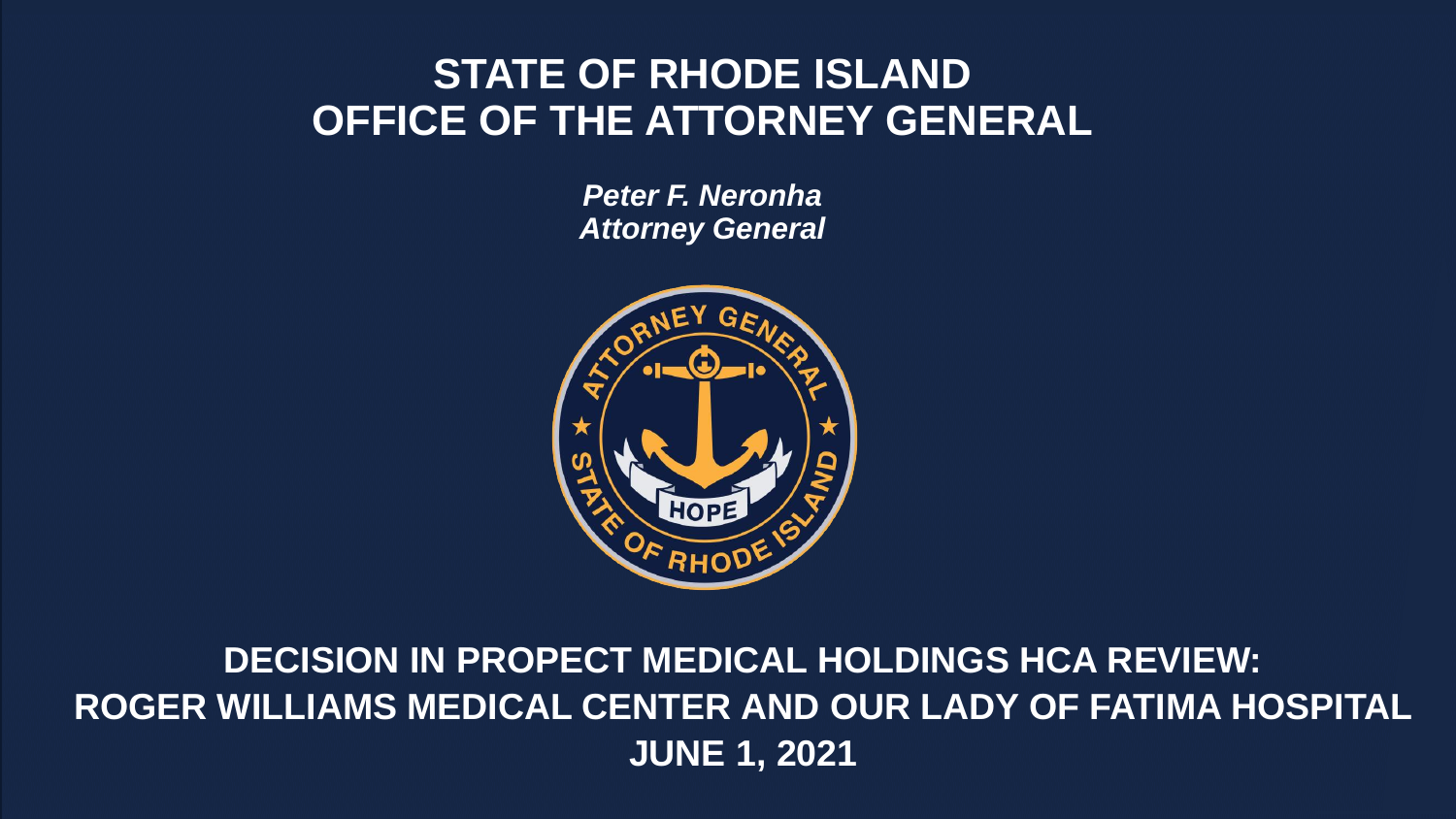## **The Decision: Safeguarding Healthcare for Our Communities**

**Approval, but with unprecedented conditions — including \$80 million guaranteed in escrow — that will:**

- Provide **Financial Security and Stability** to ensure continued viability and operations of Roger Williams and Fatima hospitals.
- **Guarantee Future Investment** by requiring significant, meaningful capital investments.
- **Ensure Accountability** on the part of the transacting parties.

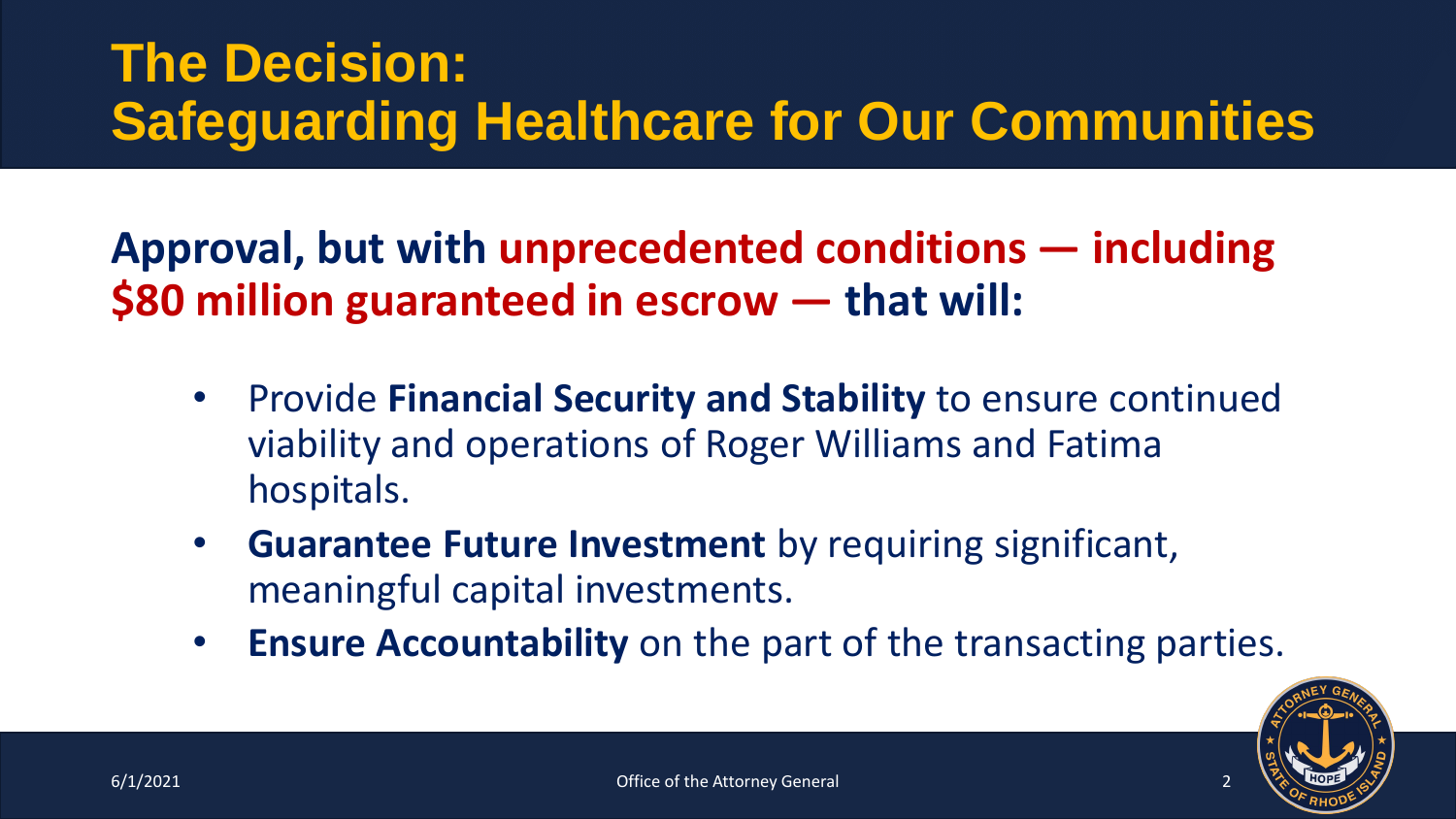## **The Result of a Comprehensive Hospital Conversion Act Review**

- **Revealed significant, financial vulnerabilities that may threaten the viability of our hospitals within the next two years.**
- **Revealed the root causes of those financial vulnerabilities the transacting parties putting shareholder profits before financial security and their healthcare mission.**
- **Informed the conditions necessary to address those vulnerabilities and provide the appropriate financial security.**

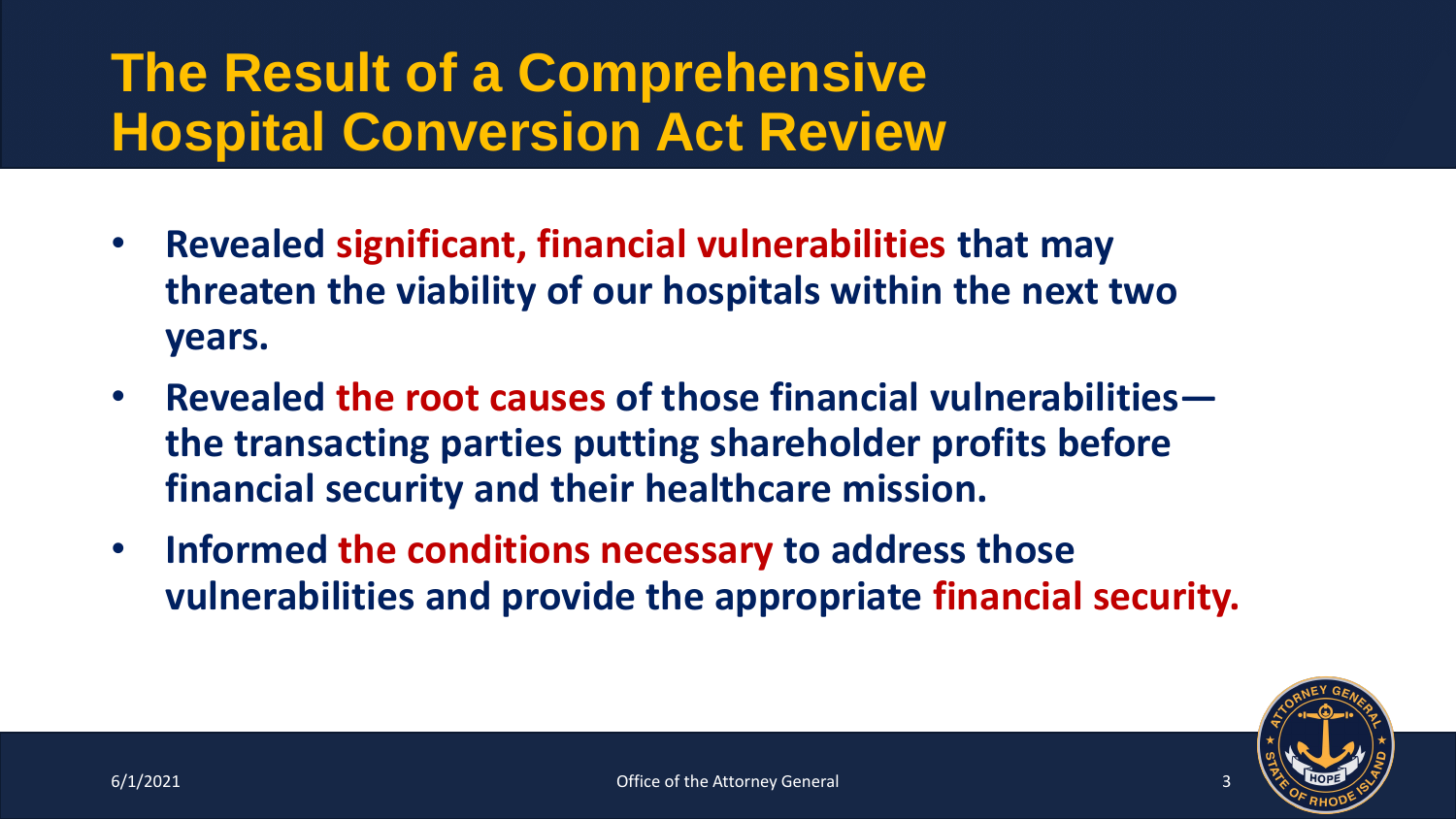

#### **Prospect Medical Holdings (PMH):**

- **California-based, for-profit healthcare company**
- **Owns 17 hospitals across the country**
- **Has owned Roger Williams Medical Center and Our Lady of Fatima Hospital since 2014**

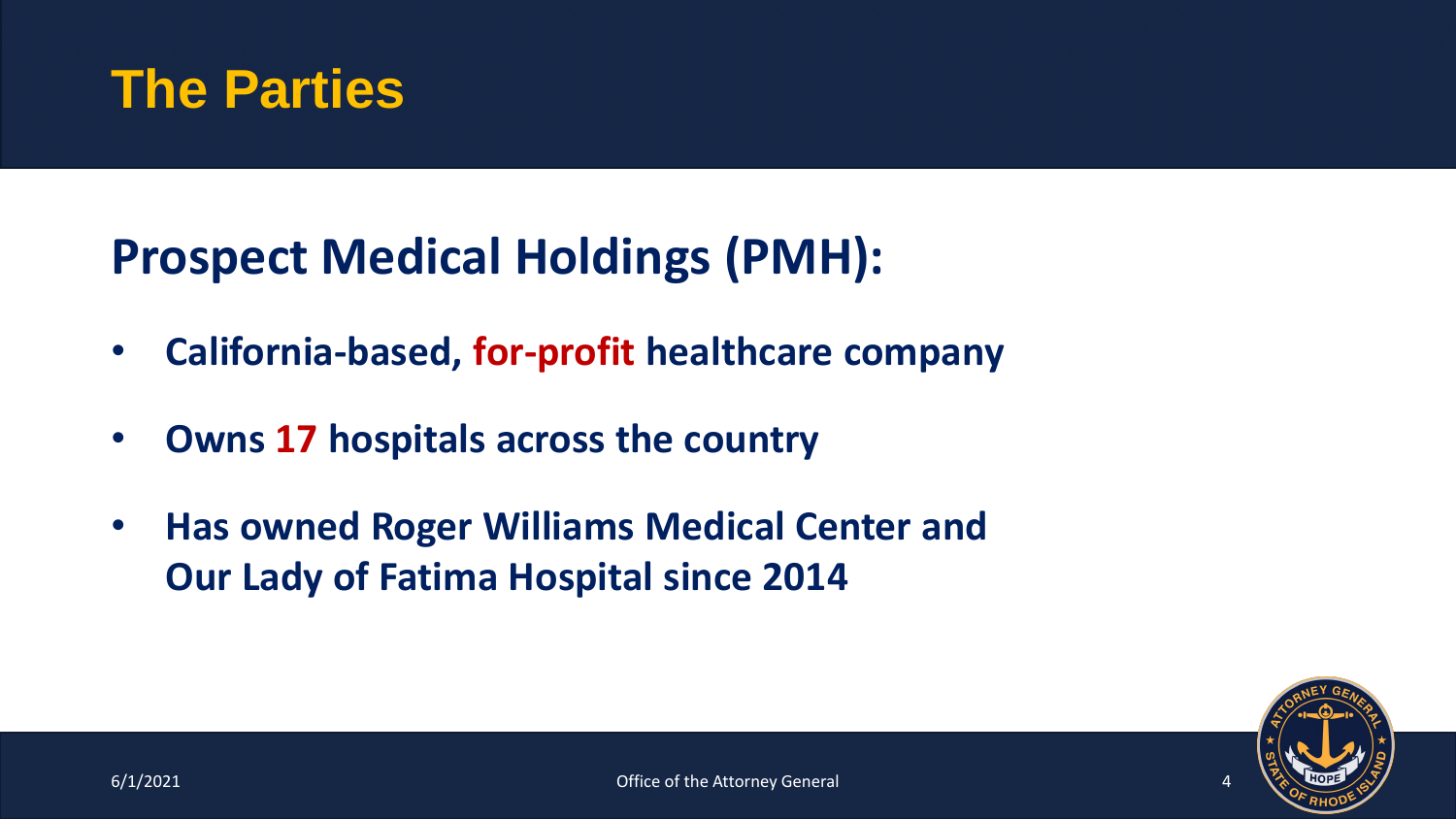#### **The Parties**

# **Prospect Medical Holdings has two principal ownership groups:**

- **Leonard Green Equity Partners, a private equity firm based in California, owns 60 percent**
- **Samuel Lee and David Topper, two wealthy individuals, own the remaining 40 percent**

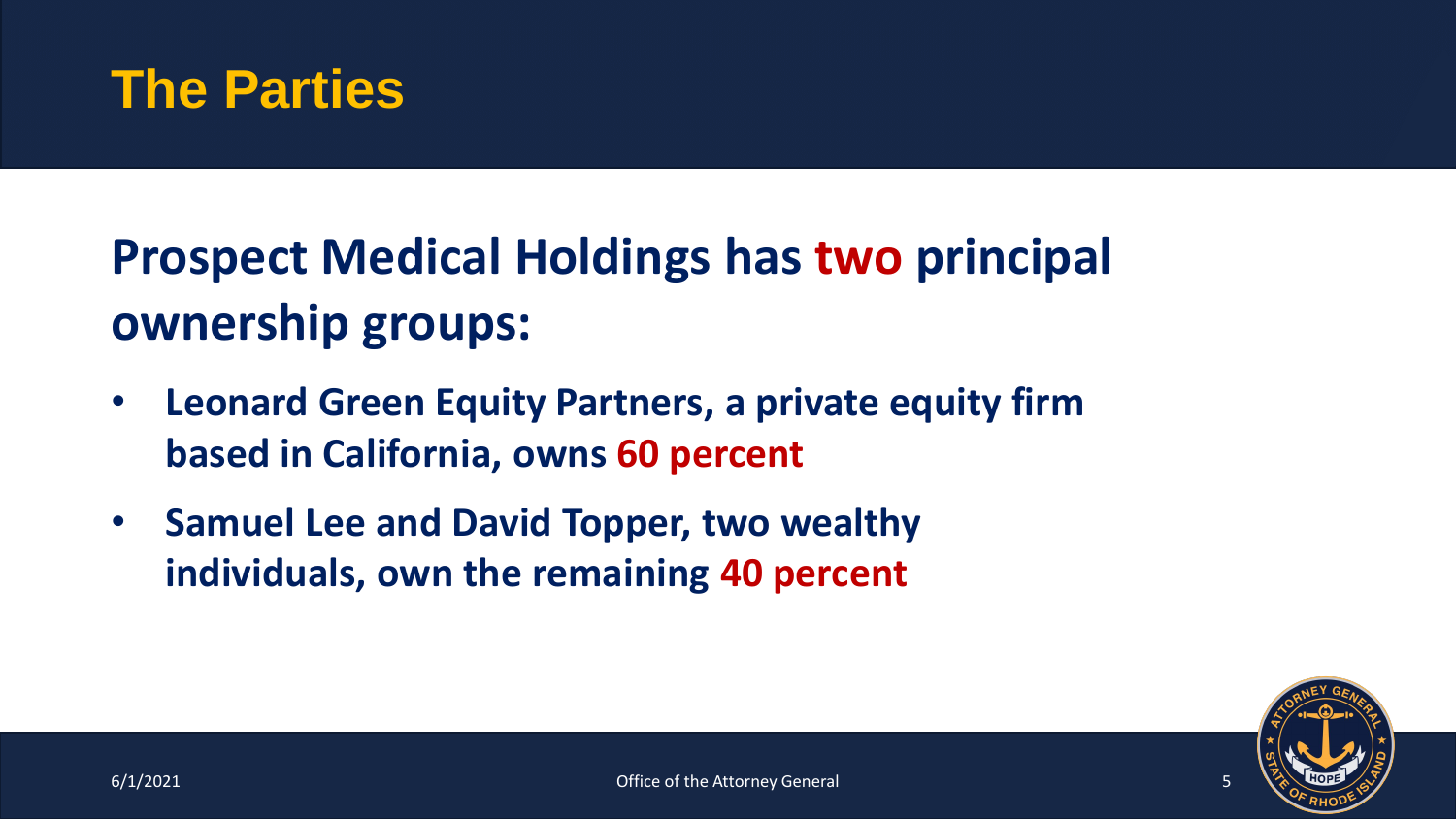#### **The Parties**

**Leonard Green's investors include:**

- **Public pensions**
- **Endowments**
- **Foundations**
- **Corporate pensions**
- **Financial institutions**

**Leonard Green raises capital from investors and then invests that money in companies, seeking returns on those investments for Leonard Green partners and investors.** 

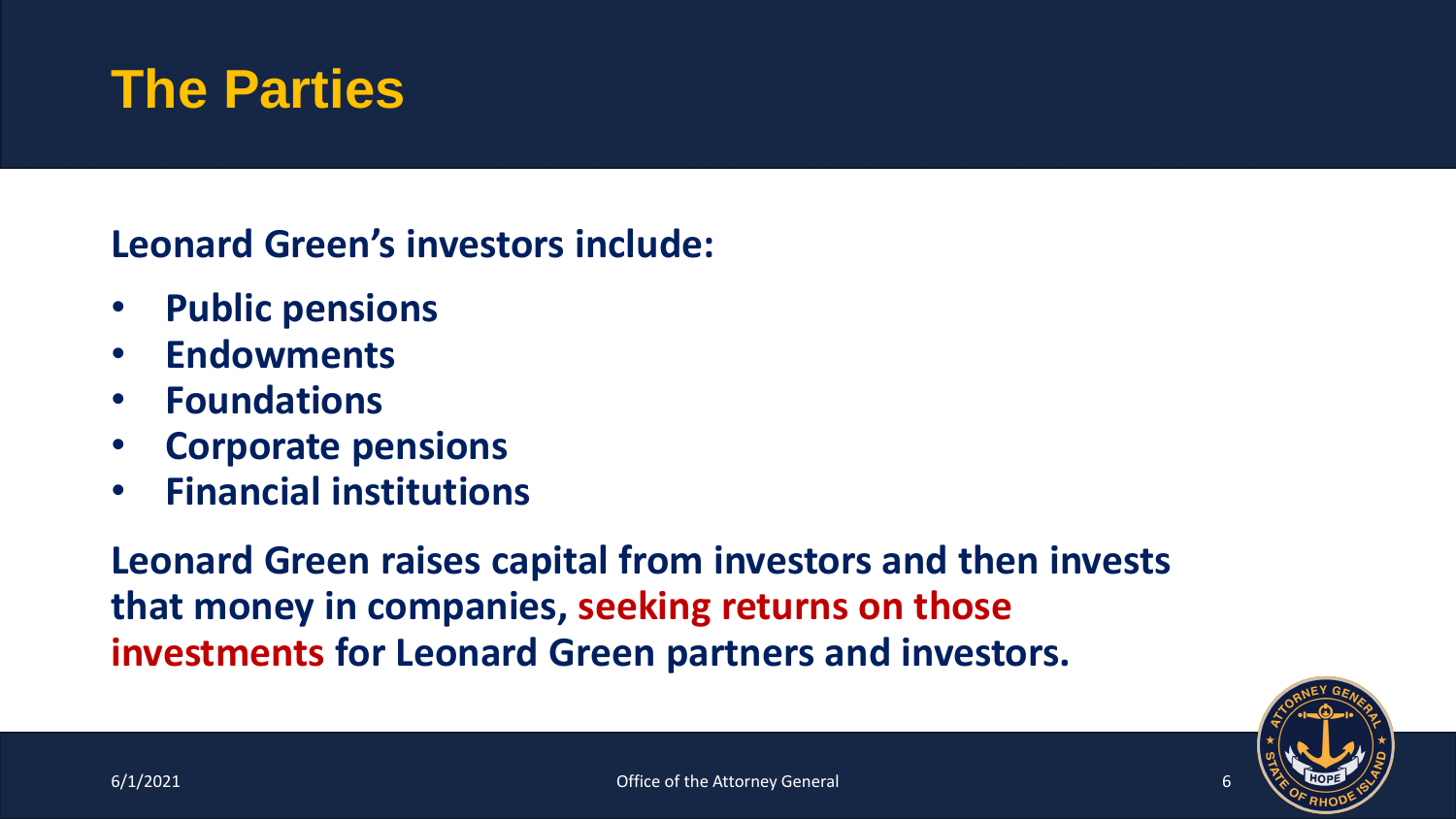## **The Proposed Transaction**

**Leonard Green wants to sell its 60 percent ownership interest to Lee and Topper.**

- **Proposed Price: \$12 million, to be paid by PMH – not Sam Lee and David Topper**
- **Leonard Green is absolved of \$3.1 billion in PMH debt**

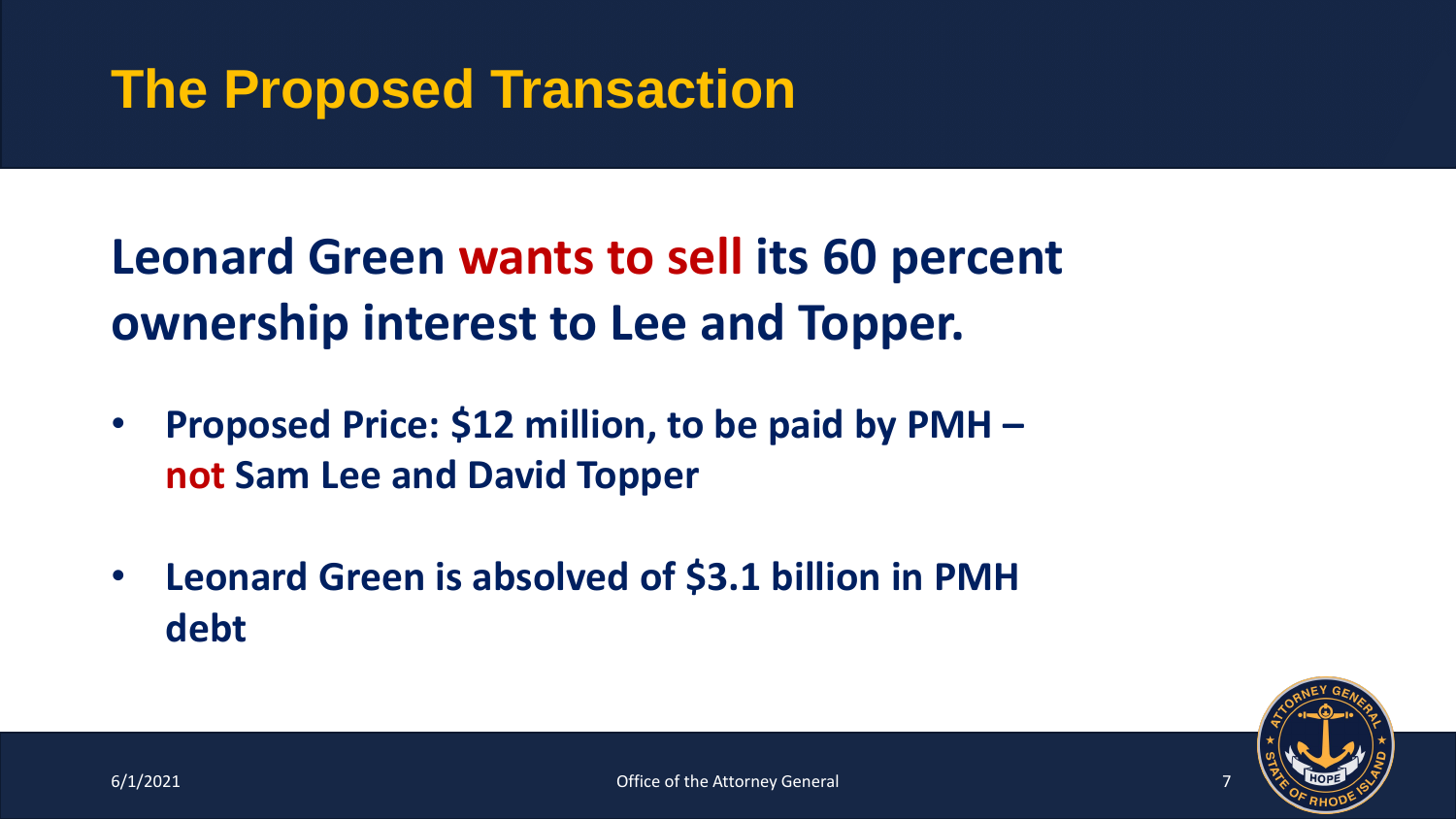## **The Proposed Transaction**

- **If approved: Leonard Green Equity Partners is out.**
- **Lee and Topper, through PMH, would now own 100% of Roger Williams and Fatima hospitals.**

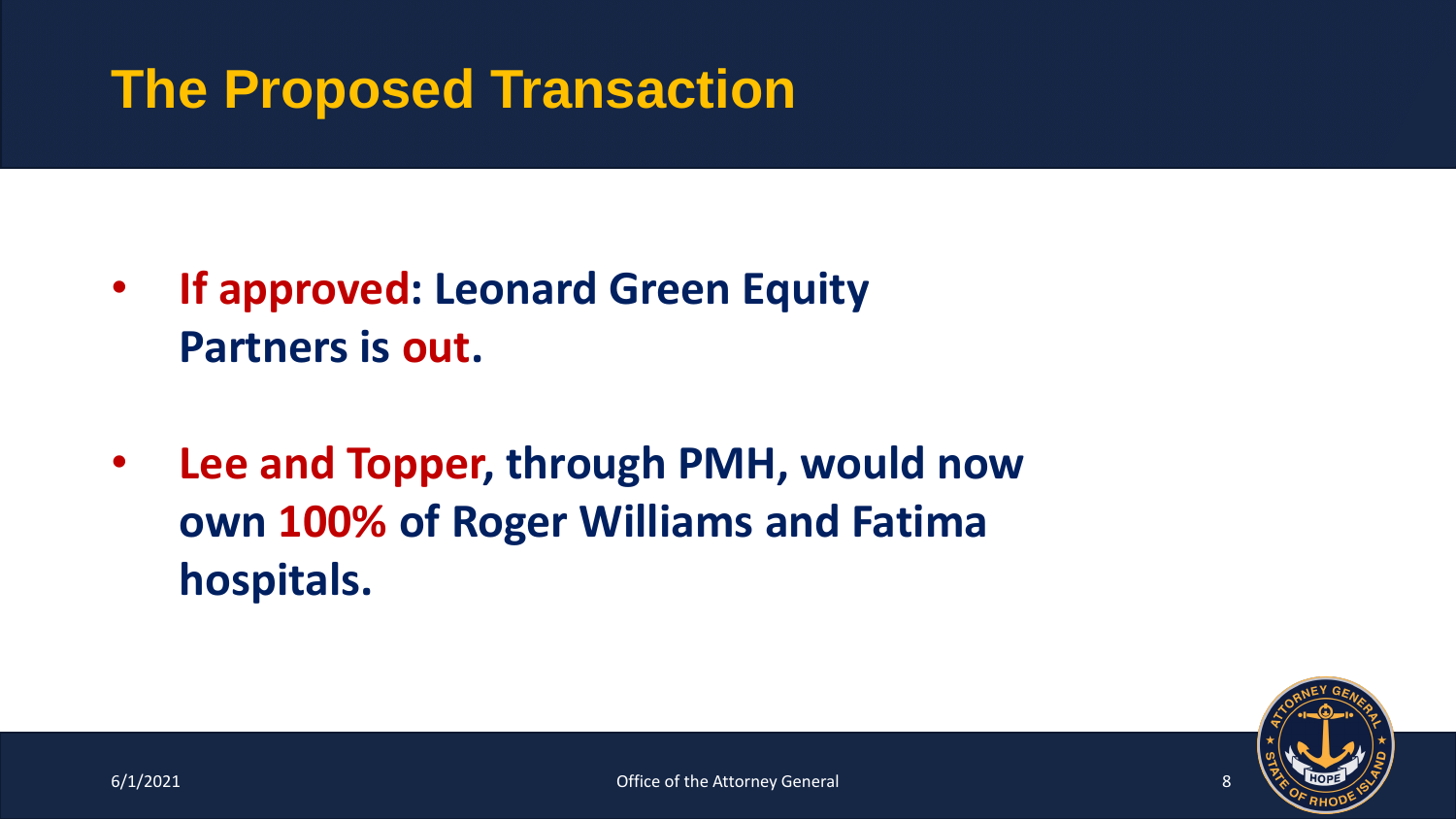# **Attorney General Regulatory Authority: The HCA**

#### **The Attorney General is a healthcare regulator under the Rhode Island Hospital Conversion Act (HCA), which requires the Attorney General to:**

• Ensure "the acquiror's adherence to a minimum investment to protect the assets, financial health, and well being of [Roger Williams and Fatima hospitals] and for community benefit."

**R.I.G.L. § 23-17.14-28(c)**

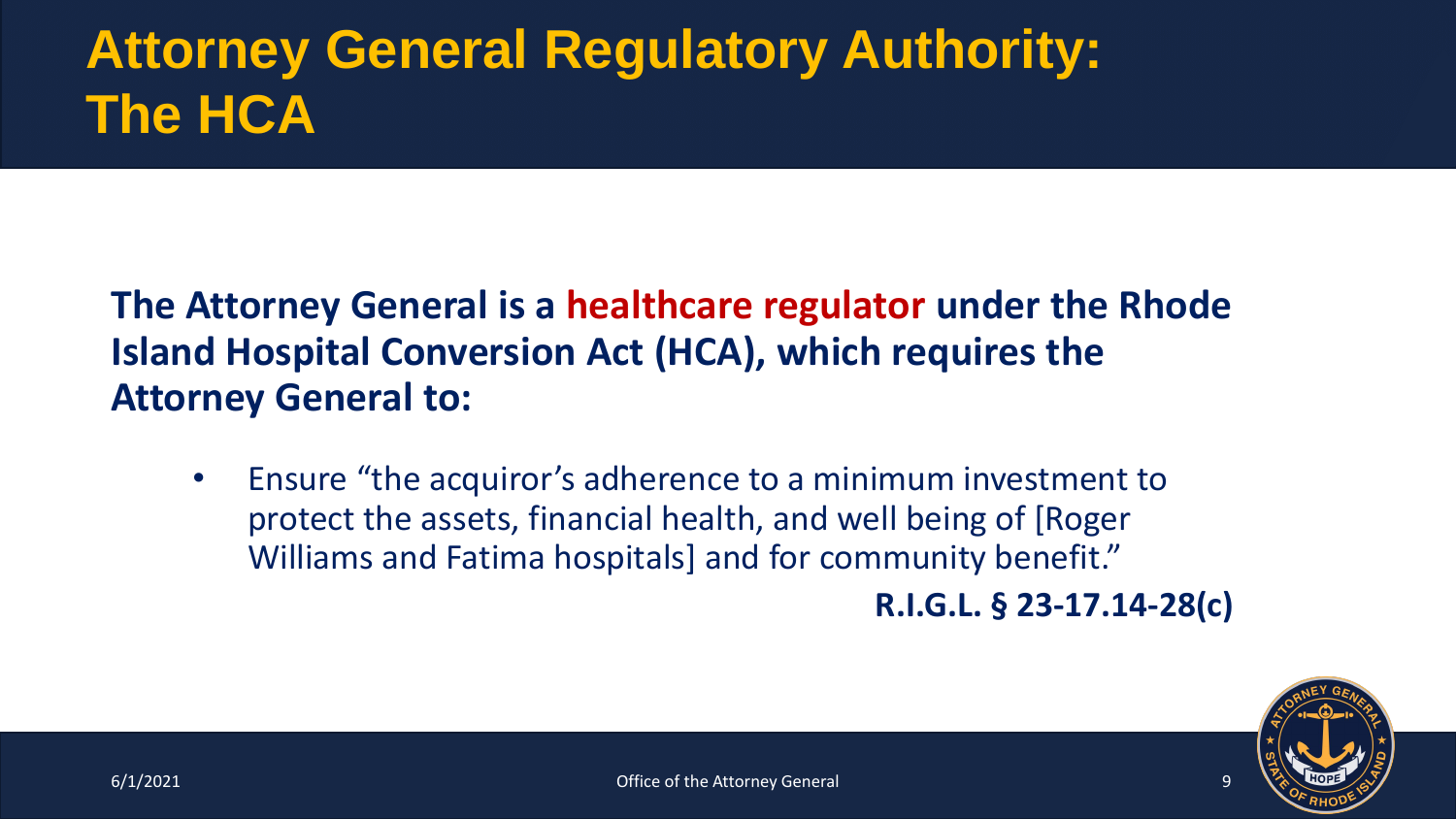# **Attorney General's Regulatory Review**

- **Requested and received thousands of pages of records from the parties.**
- **Took the statements under oath of 16 people, including:**
	- ➢ **Sam Lee**
	- ➢ **David Topper**
	- ➢ Leonard Green partners **Alyse Wagner** and **John Baumer**
	- ➢ **Jeffrey Liebman**, CEO, Prospect CharterCare, the local entity that owns Roger Williams and Fatima hospitals
- **Held a public hearing via Zoom in December 2020.**
- **Reviewed written public comments.**

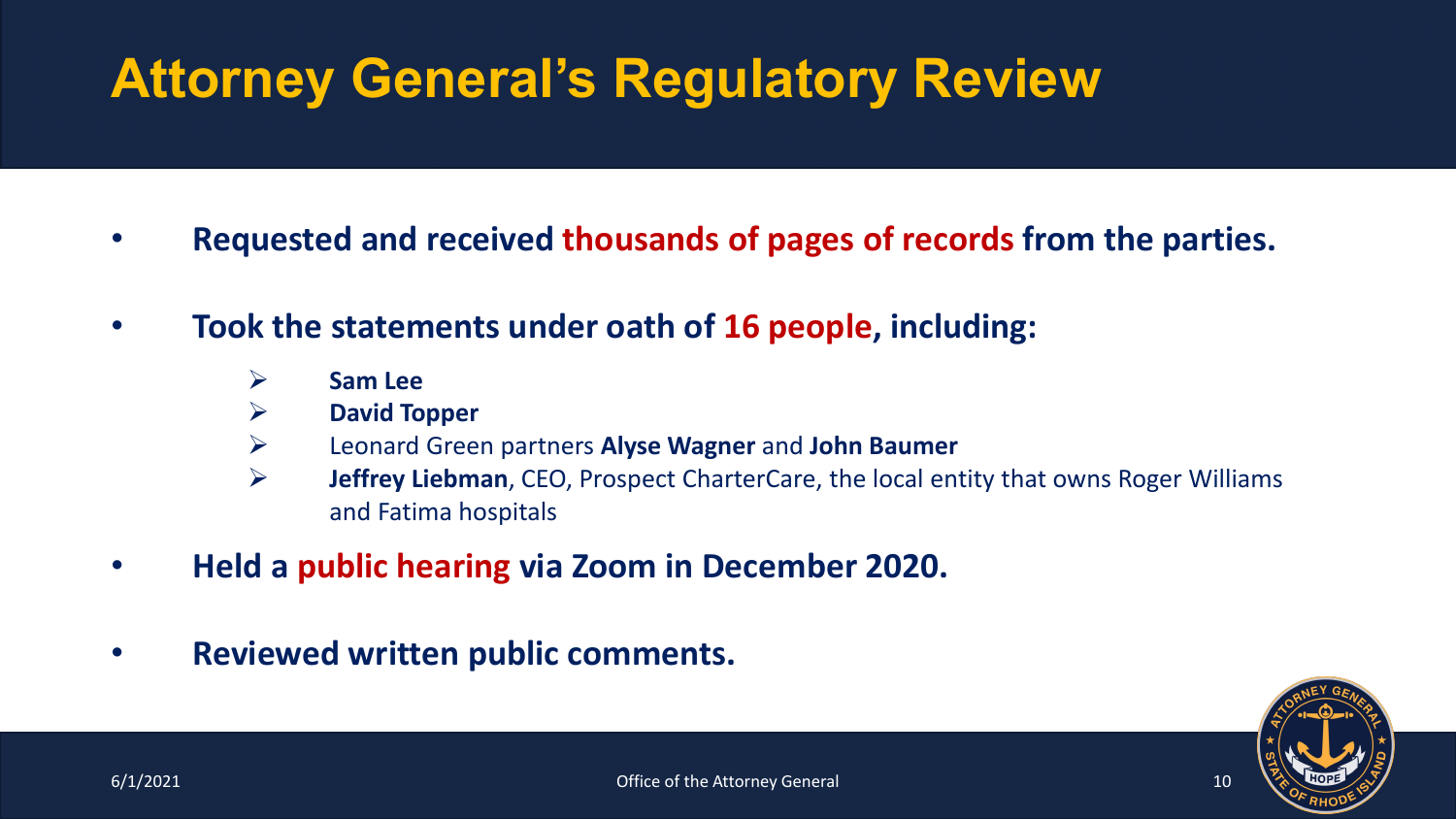## **Top Level Conclusions**

**Roger Williams and Fatima hospitals have been and remain financially dependent on PMH.** 

**PMH is in a significantly less secure financial position today than it was when it purchased Roger Williams and Fatima Hospitals in 2014.**

**Strong conditions, including a substantial amount of upfront money placed in escrow or irrevocable letters of credit, are necessary.**

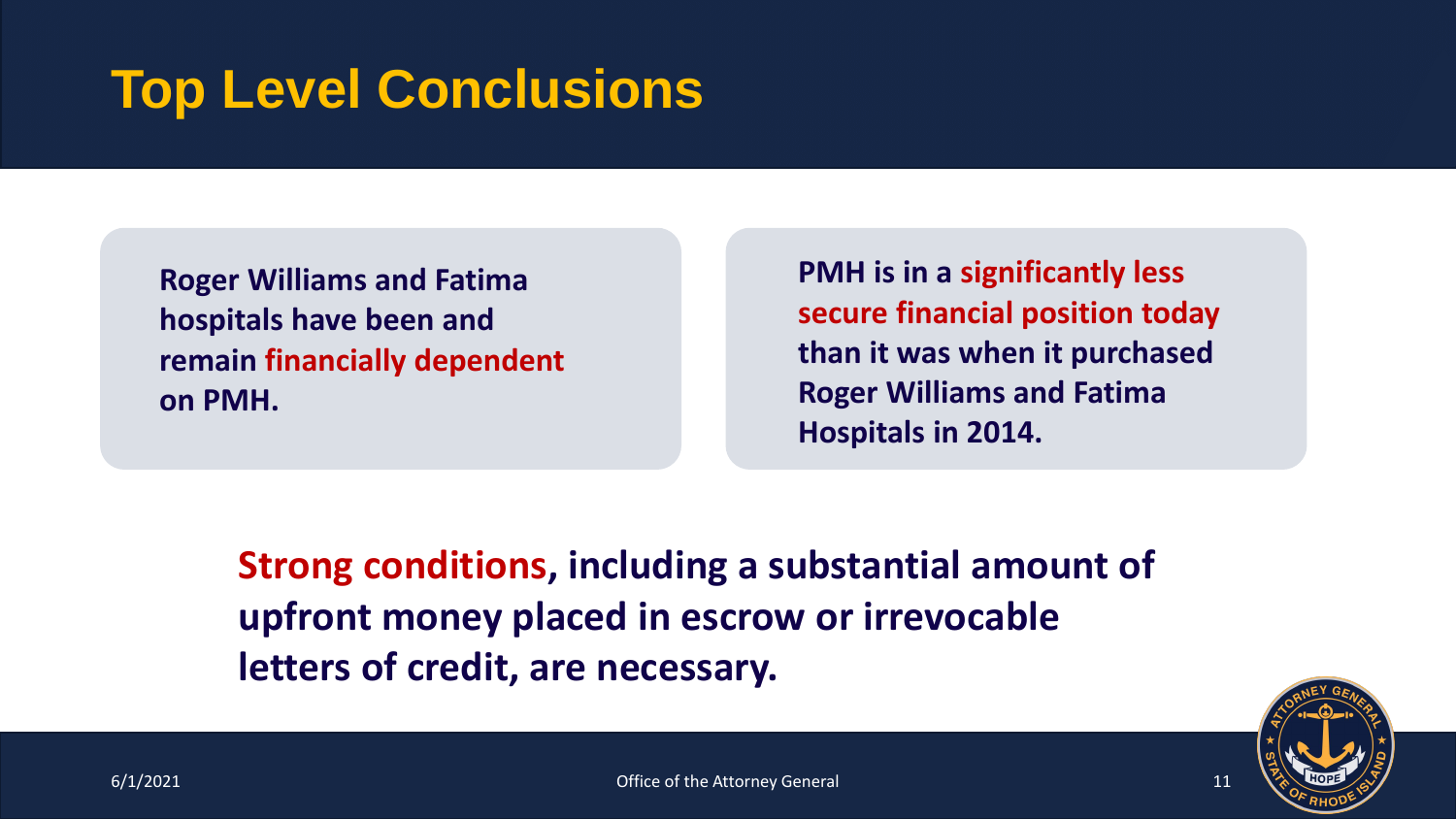### **Roger Williams and Fatima Need Financial Support from PMH Every Year**

**Prospect Medical Holdings has had to cover Roger Williams' and Fatima's operating losses every year, in the millions of dollars.**

**Prospect Medical Holdings has had to pay for Roger Williams' and Fatima's necessary capital improvements every year, in the millions of dollars.**

**According to the auditors of Roger Williams and Fatima, these hospitals are "financially dependent on [their] parent companies."** *Carris Report, pp. 4-7*

**The Rhode Island Hospitals are "totally dependent on" PMH and are "not substantially viable" without support from PMH.** *Carris Report, pp. 4-7*

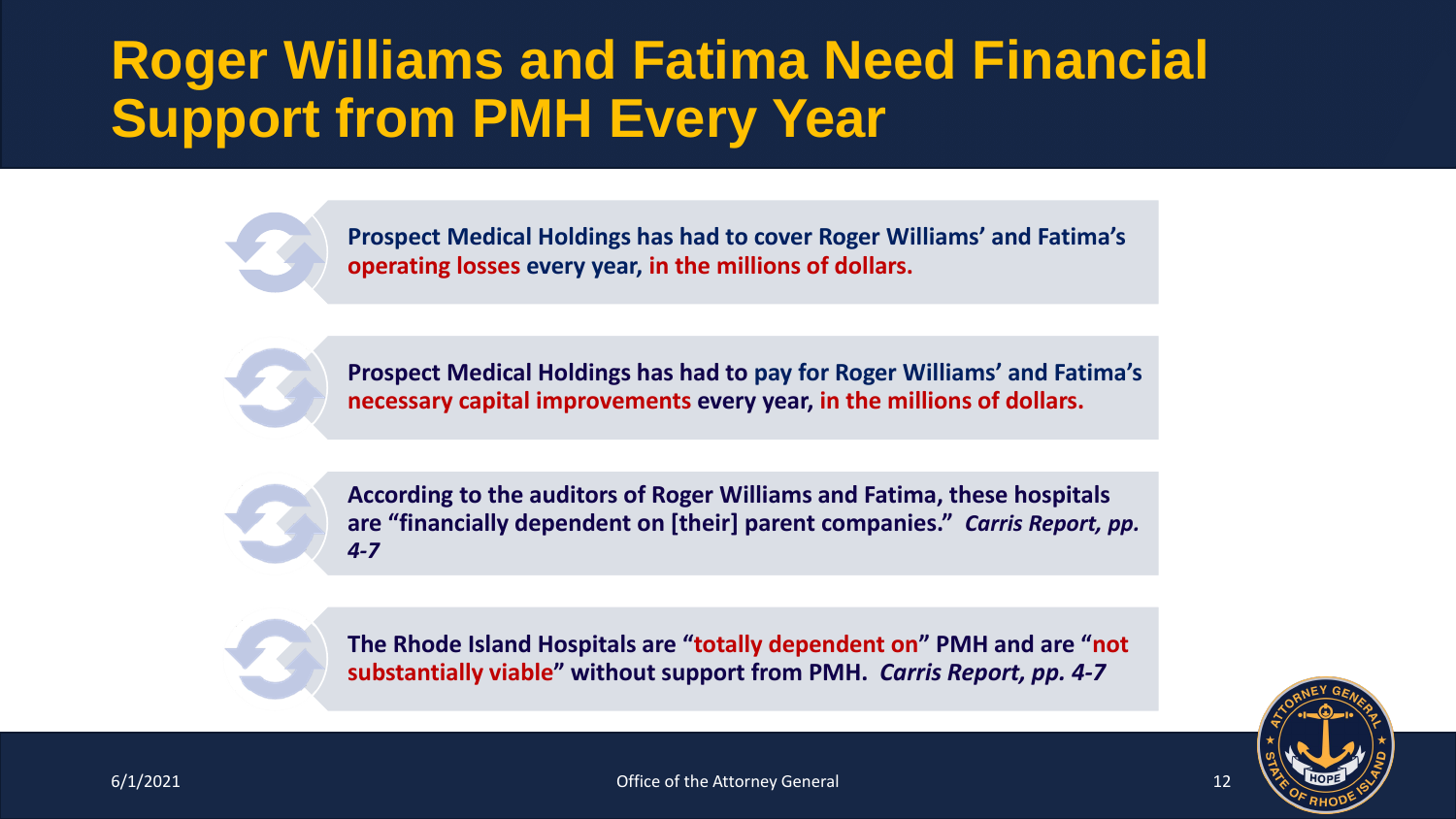## **Roger Williams and Fatima Need Financial Support from PMH Every Year**

#### **Conclusion:**

#### **As PMH goes, so go Roger Williams and Fatima.**

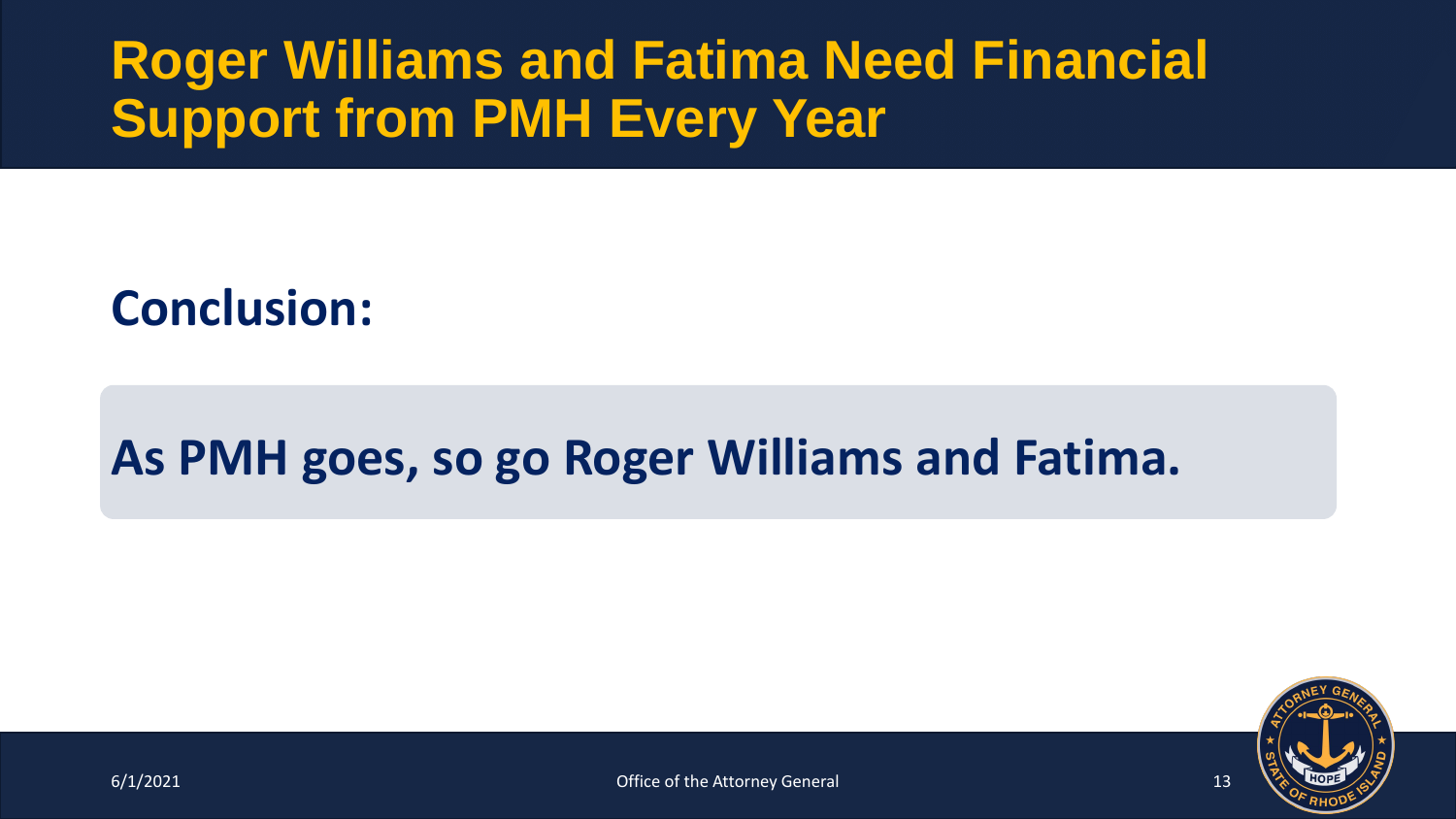## **Roger Williams and Fatima Need Financial Support from PMH Every Year**

**Roger Williams and Fatima are financially secure only to the extent that PMH is financially secure.**

**Therefore, to approve this transaction, this Office needs to be assured that Roger Williams and Fatima hospitals are independently secure, now and in the future.**

#### **Our review raised real concerns about that.**

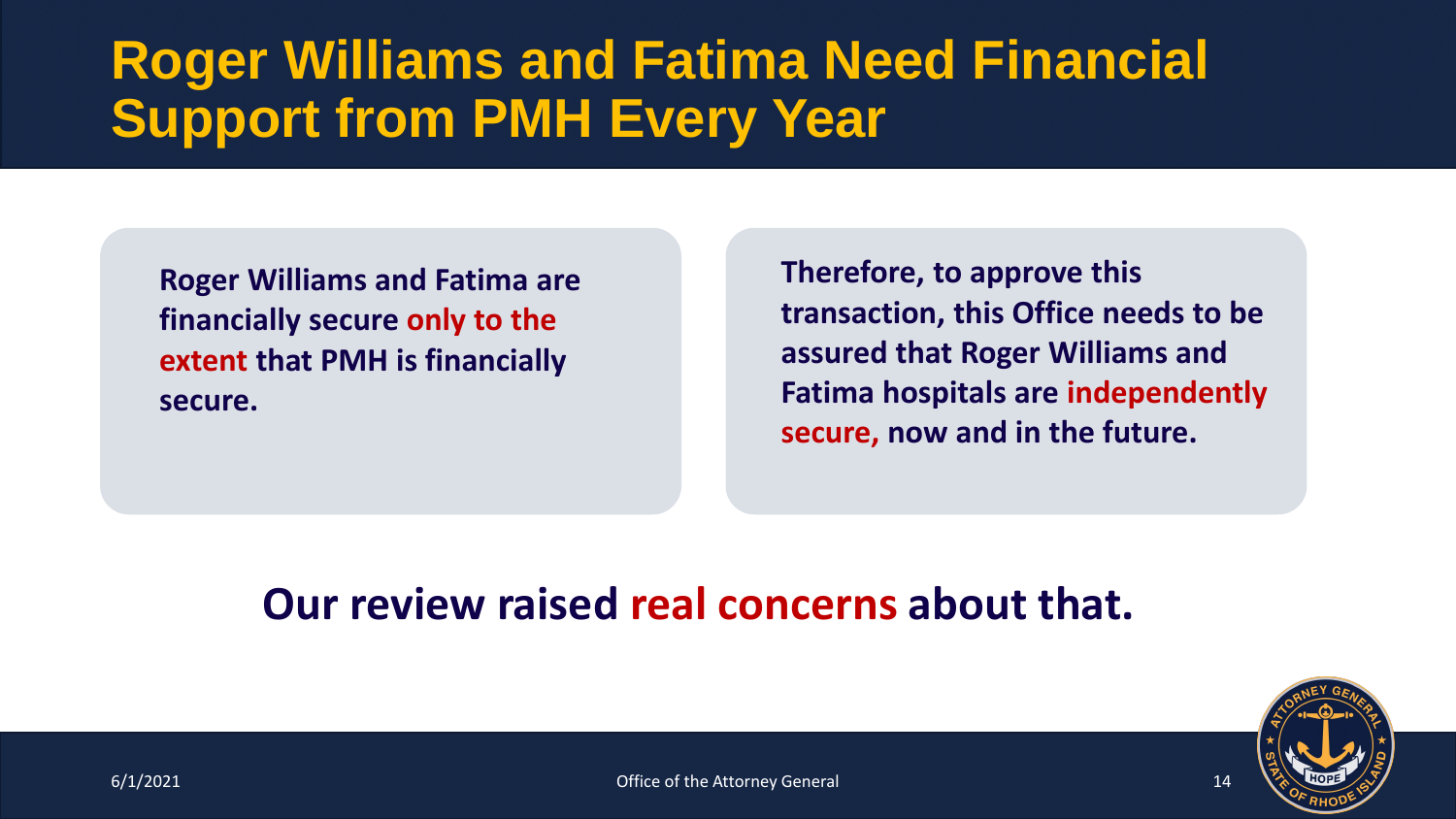#### **Causes for Concern**

**Prospect Medical Holdings is not in the same financial condition today that it was when it bought the Rhode Island Hospitals in 2014.**

**In 2017, PMH's assets exceeded its liabilities by \$67 million.**

**In 2020, PMH's liabilities exceeded its assets by over \$1 billion.**

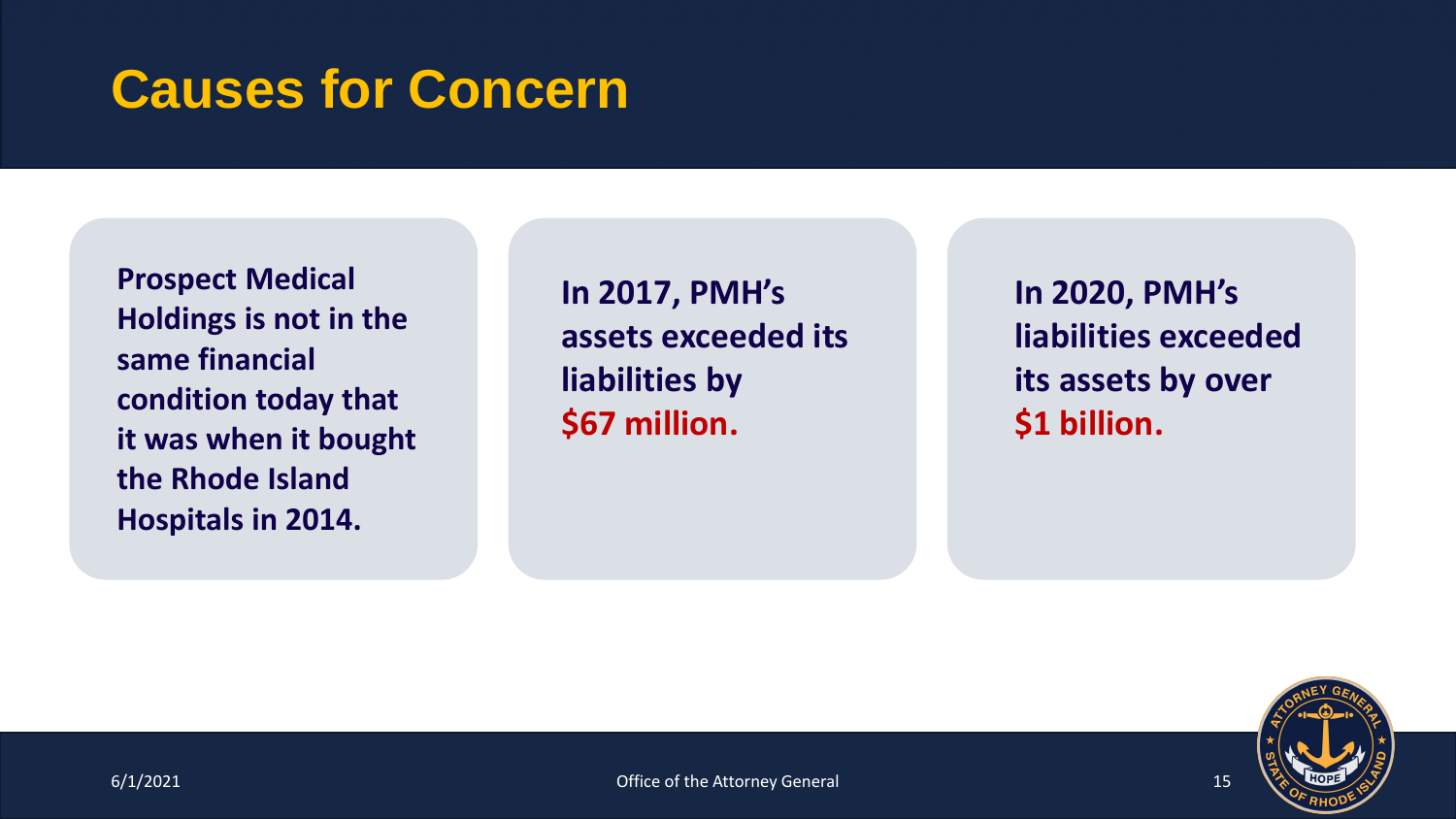## **Causes for Concern**

**Much of PMH's assets (its network of hospitals around the country) have already been leveraged by being sold and leased back.**

**"PMH is a highly leveraged company that continues to have large annual losses."** *Carris Report, p.11*

**What does that mean? When you don't own your assets, it's harder to raise money. You are in a weaker financial position.**

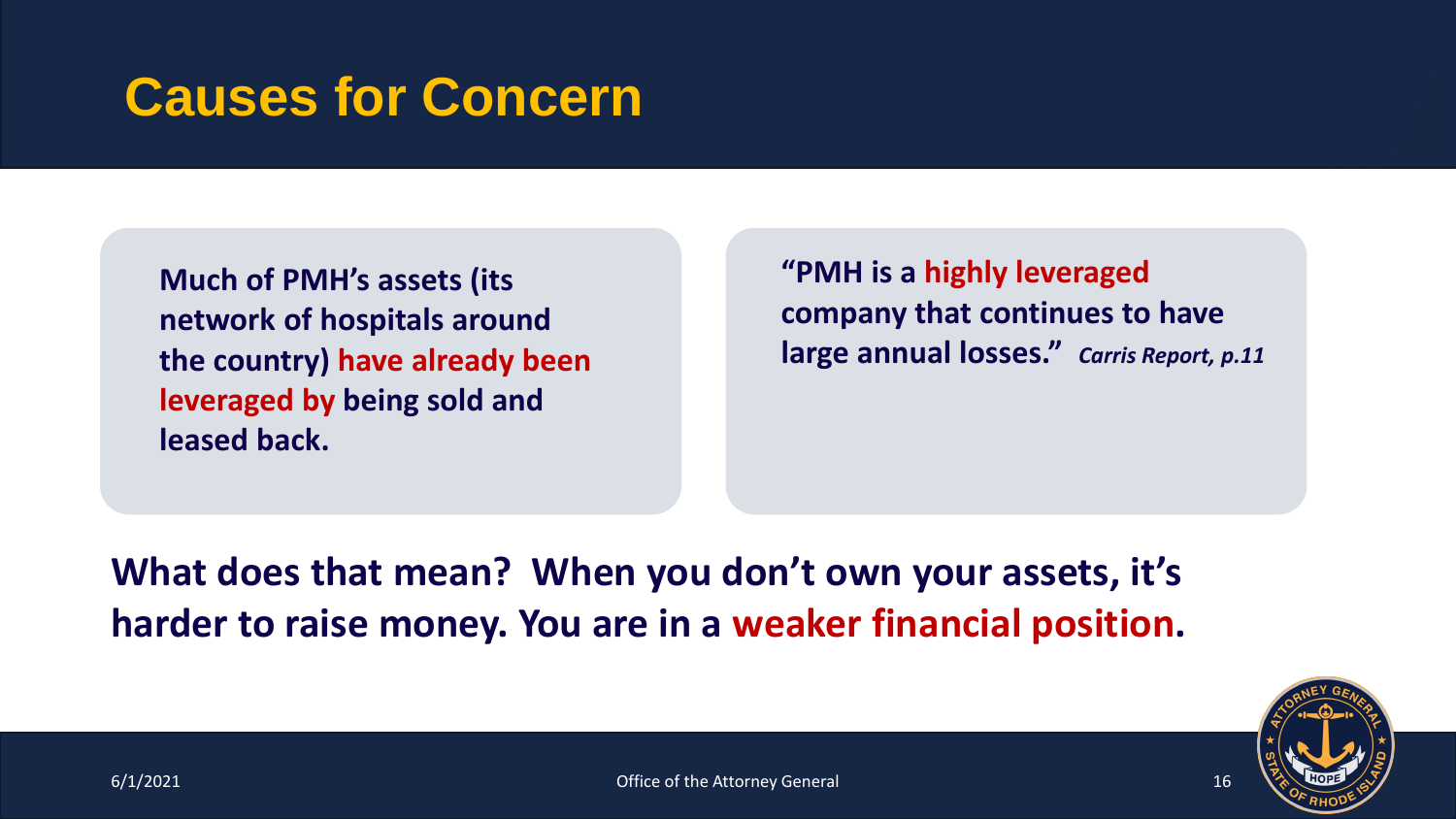## **How Did We Get Here?**

#### **PMH's Board of Directors consists of:**

- **Three Leonard Green partners**
- **Sam Lee**
- **David Topper**

**PMH's Board of Directors has authorized financial transactions that have greatly benefitted Lee, Topper, and Leonard Green and its investors – all while selling or mortgaging PMH's real estate assets (most of its hospitals) – and increasing its debt by hundreds of millions of dollars.**

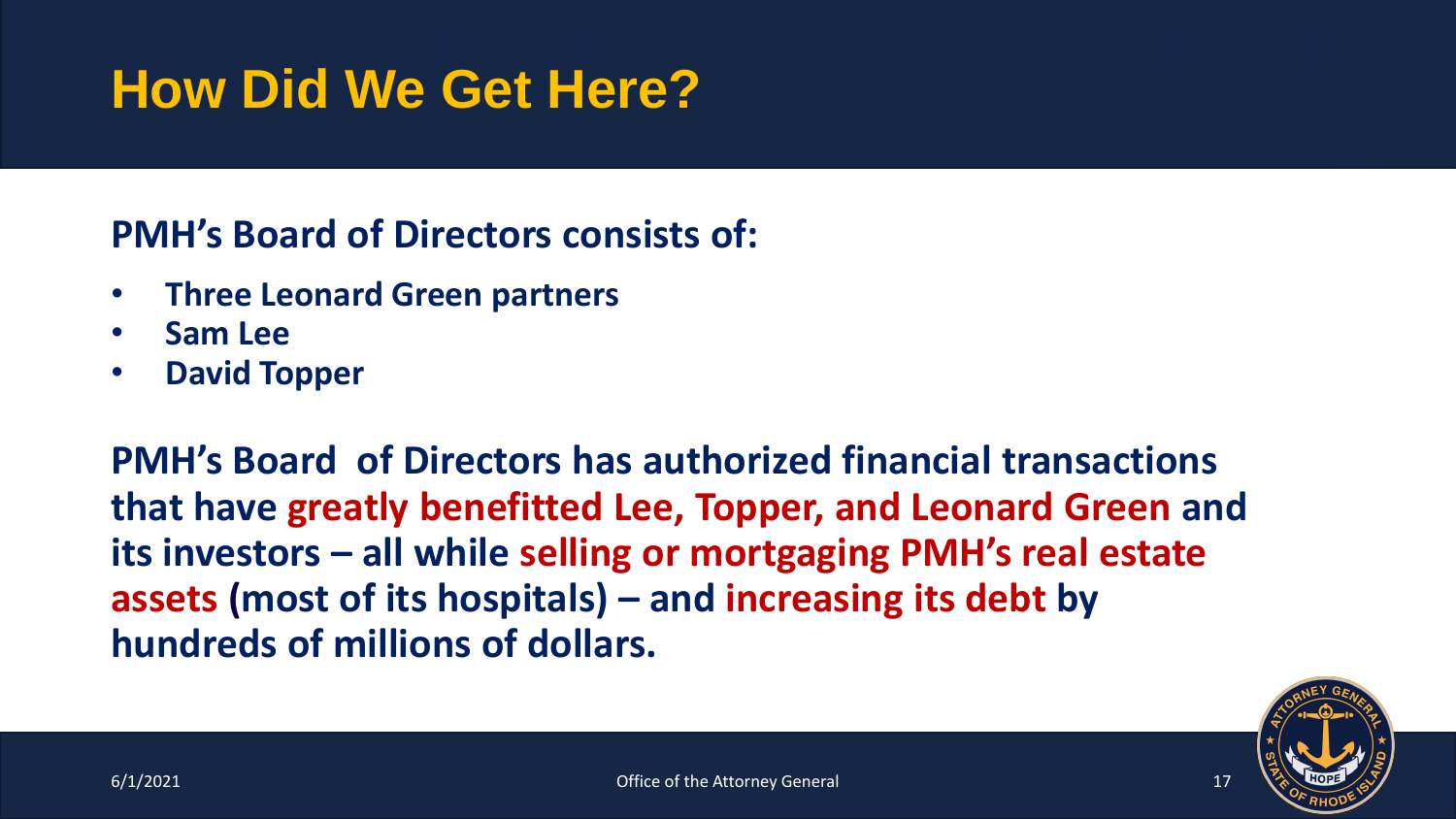### **How Did We Get Here?**

**In 2018, PMH's Board – Lee, Topper and Leonard Green – did a \$457 million leveraged dividend recapitalization that "substantially weakened the balance sheet of PMH, benefitting the shareholders while providing minimal or no funds to any of the local operating entities."** *Carris Report, pp. 2-3*

**To put it plainly: In 2018, they took out a \$1.12 billion loan, paid off some existing debt, and paid \$457 million in dividends to Lee, Topper, and Leonard Green partners and investors.**

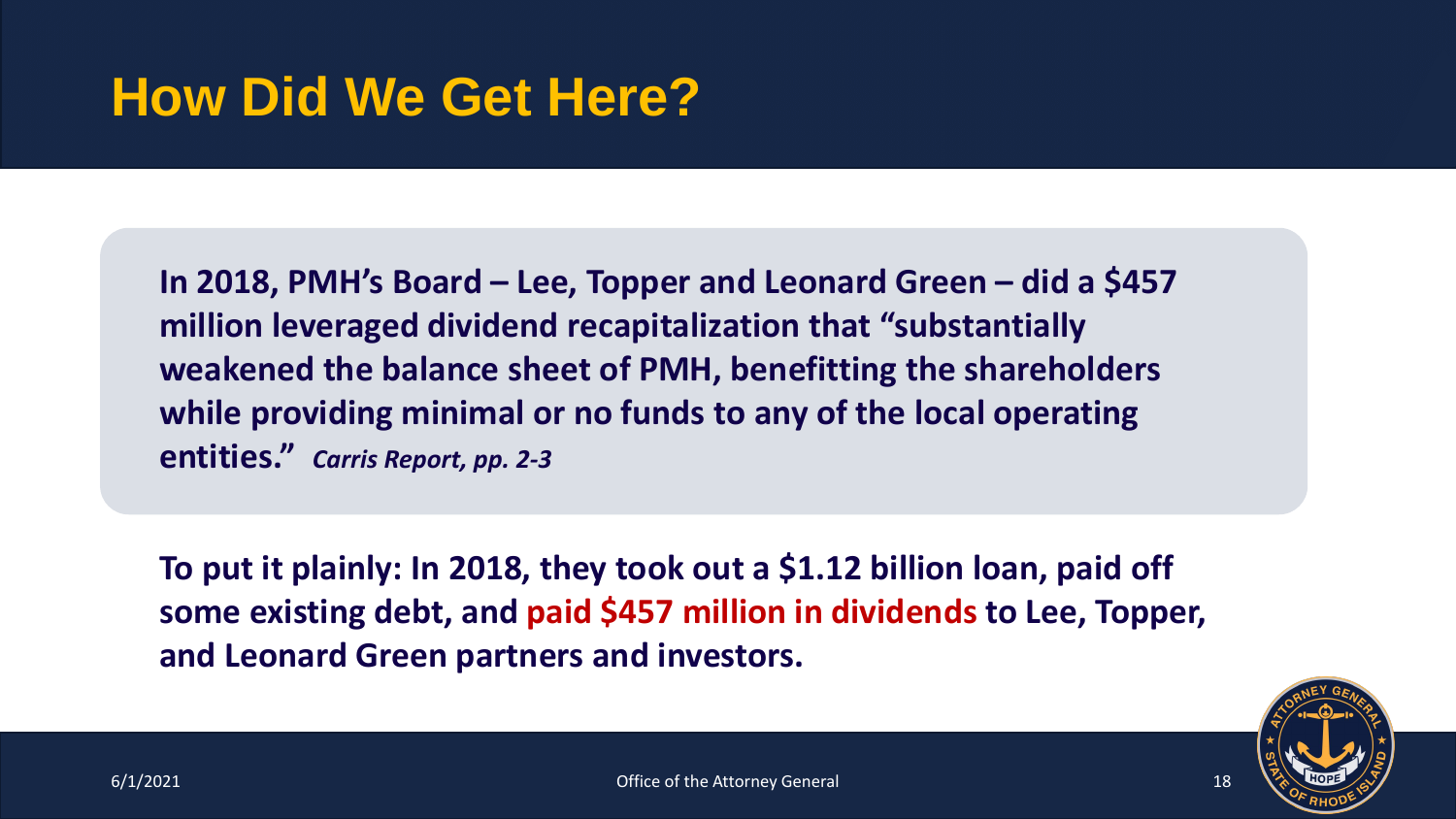### **How Did We Get Here?**

**In 2019, to pay down debt and raise cash, PMH (Leonard Green, Lee and Topper) sold all but three of PMH's hospitals to a real estate investment trust, Medical Properties Trust, Inc. (MPT), for \$1.4 billion, then leased them back for 15 years.**

**PMH now no longer owns these hospital facilities.**

#### **They have fewer assets, thus less of an ability to borrow money.**

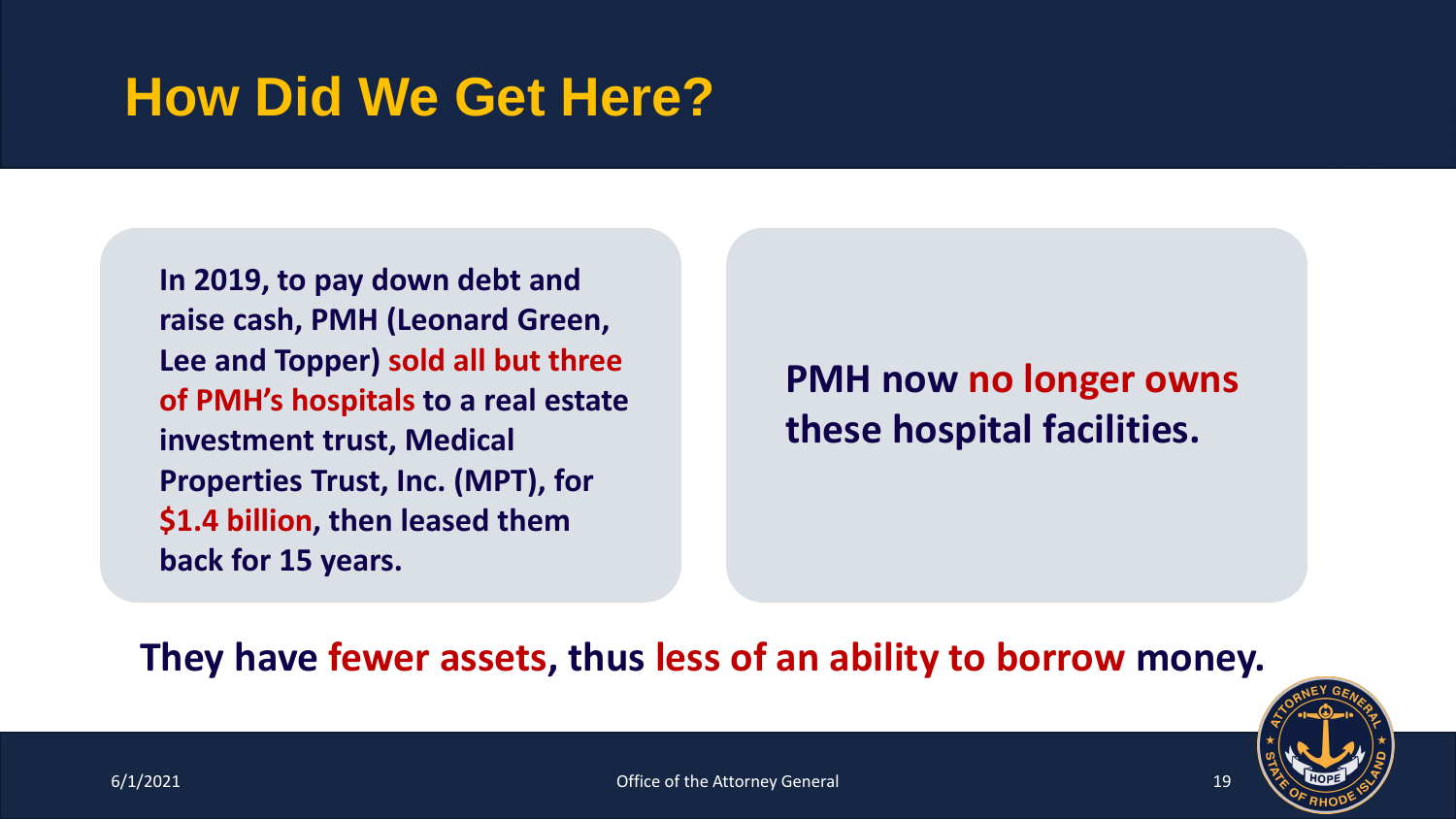### **Cause for Concern**

**The Rhode Island hospitals (and one California hospital) were not sold and leased back in 2019.**

**BUT: in 2019, PMH also borrowed \$113 million from MPT, and repayment is due in July 2022.** 



**Roger Williams and Fatima hospitals could have been sold and leased back to pay off that note.**

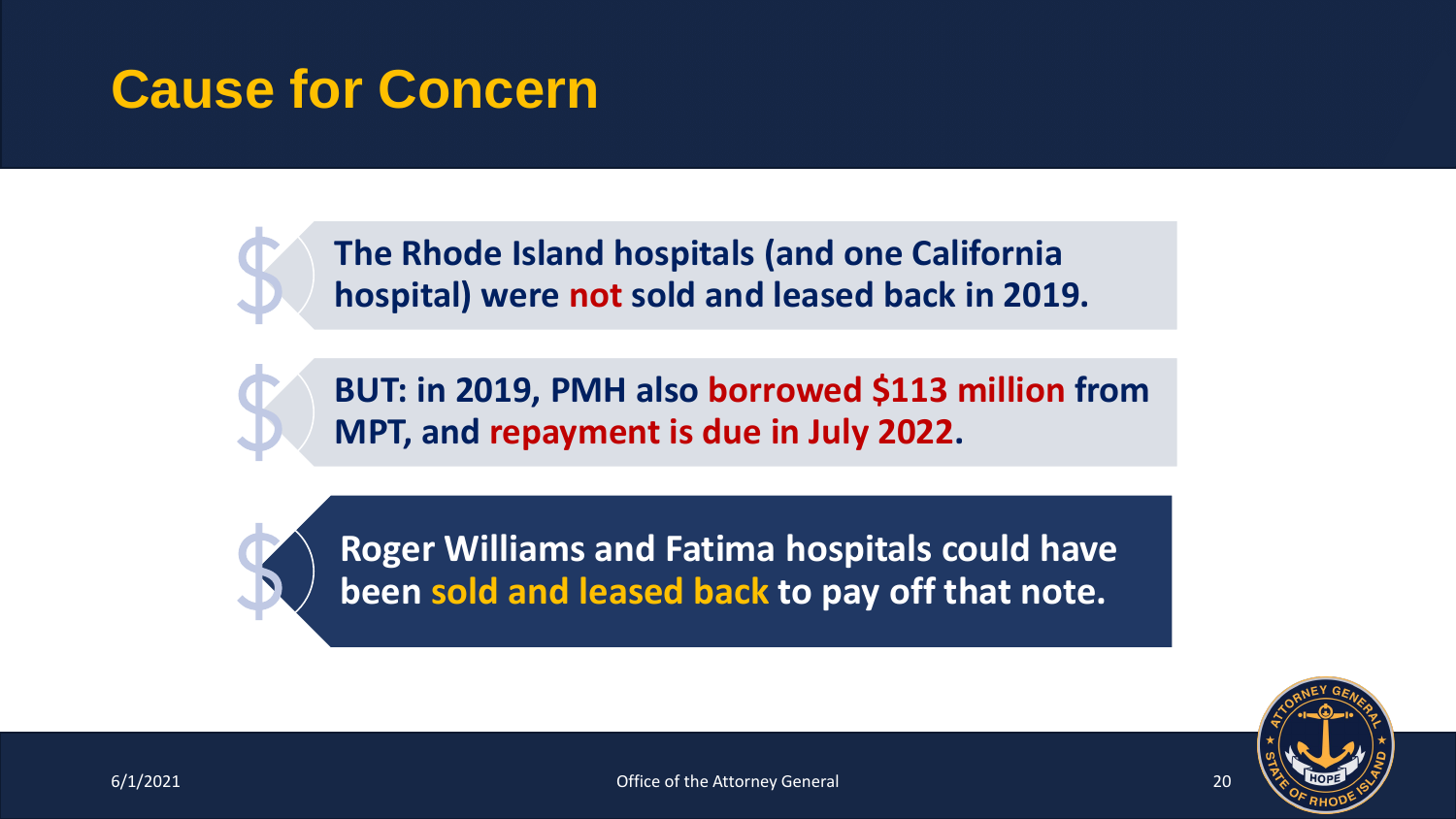### **Cause for Concern**



**PMH, Roger Williams and Fatima hospitals received hundreds of millions of dollars in federal CARES Act funds.**



**Some of those amounts will need to be paid back, by PMH and by Roger Williams and Fatima.**

**\$27 million is due from Roger Williams and Fatima hospitals – money that these hospitals do not have.** 

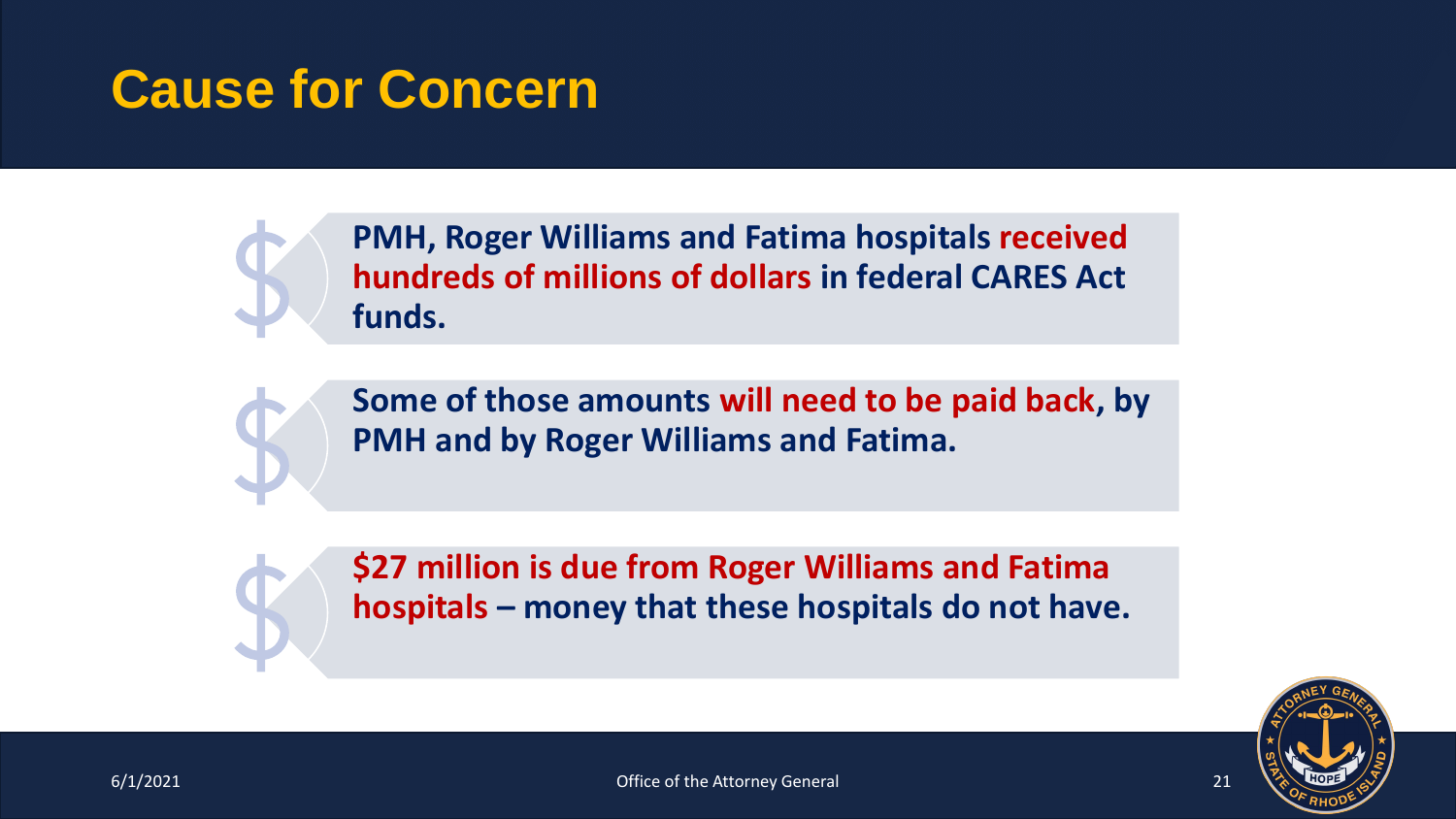### **Recap – In the Words of Our Expert**

- **Our expert: "PMH is a highly leveraged company that continues to have large annual losses."** *Carris Report, p. 11*
- **Our expert: PMH's "liabilities exceed assets by over \$1 billion and the cumulative losses exceed \$600 million for the six-year period under review."** *Carris Report, p. 11*
- **Our expert: "[T]he current owners issued over \$500 million in dividends since PMH purchased the Rhode Island [hospitals] which benefitted the shareholders and weakened the financial position of PMH."** *Carris Report, p. 11*

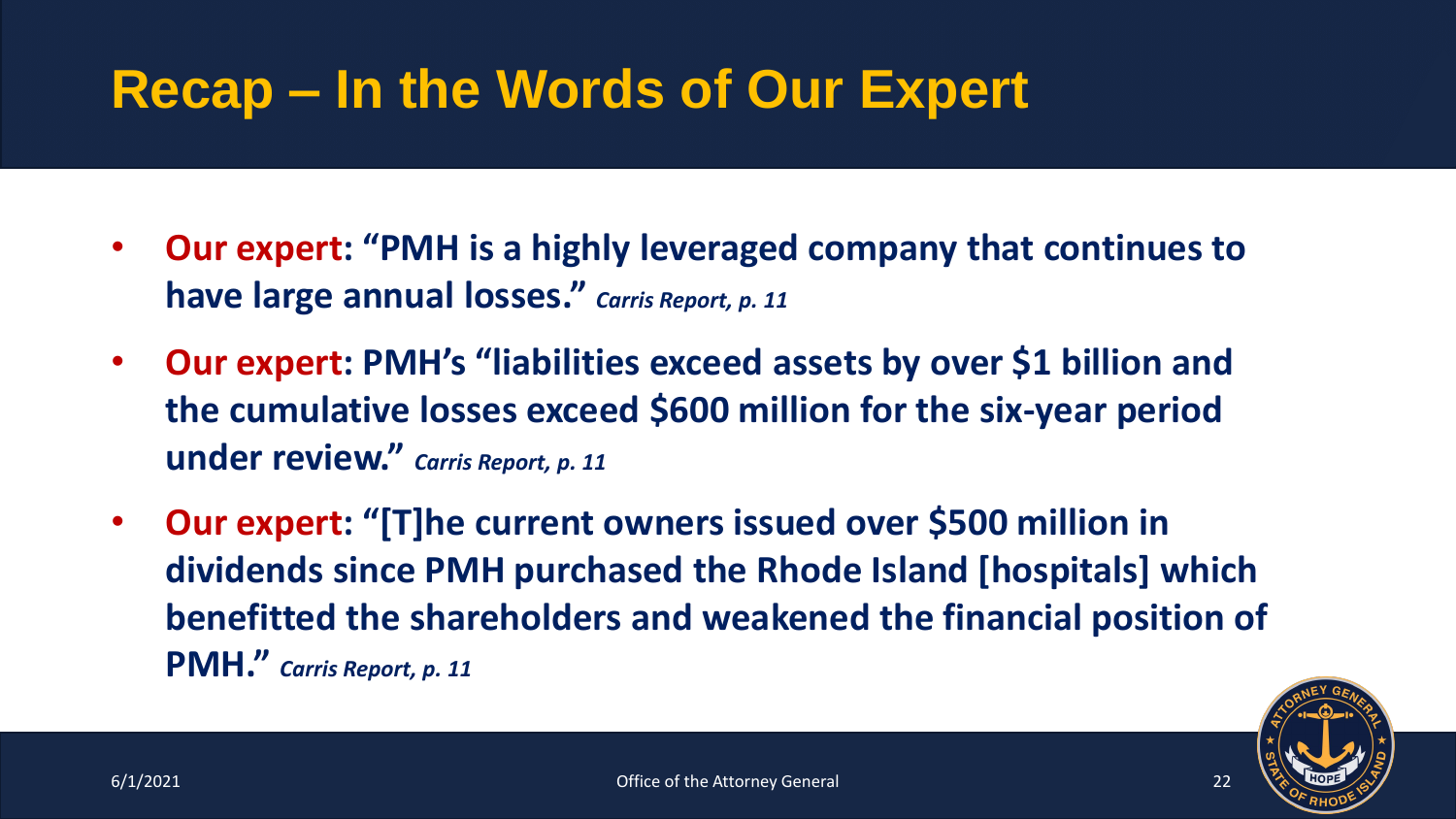### **Recap – In the Words of Our Expert**

- **Our expert: "PMH has sold substantially all its real property except for [one California hospital] and the Rhode Island properties. There is very little leverage to provide liquidity."** *Carris Report, p.9*
- **Our expert: PMH's "[g]rowth has been primarily funded through debt and sale-leaseback of certain properties to MPT."** *Carris Report, p.7*

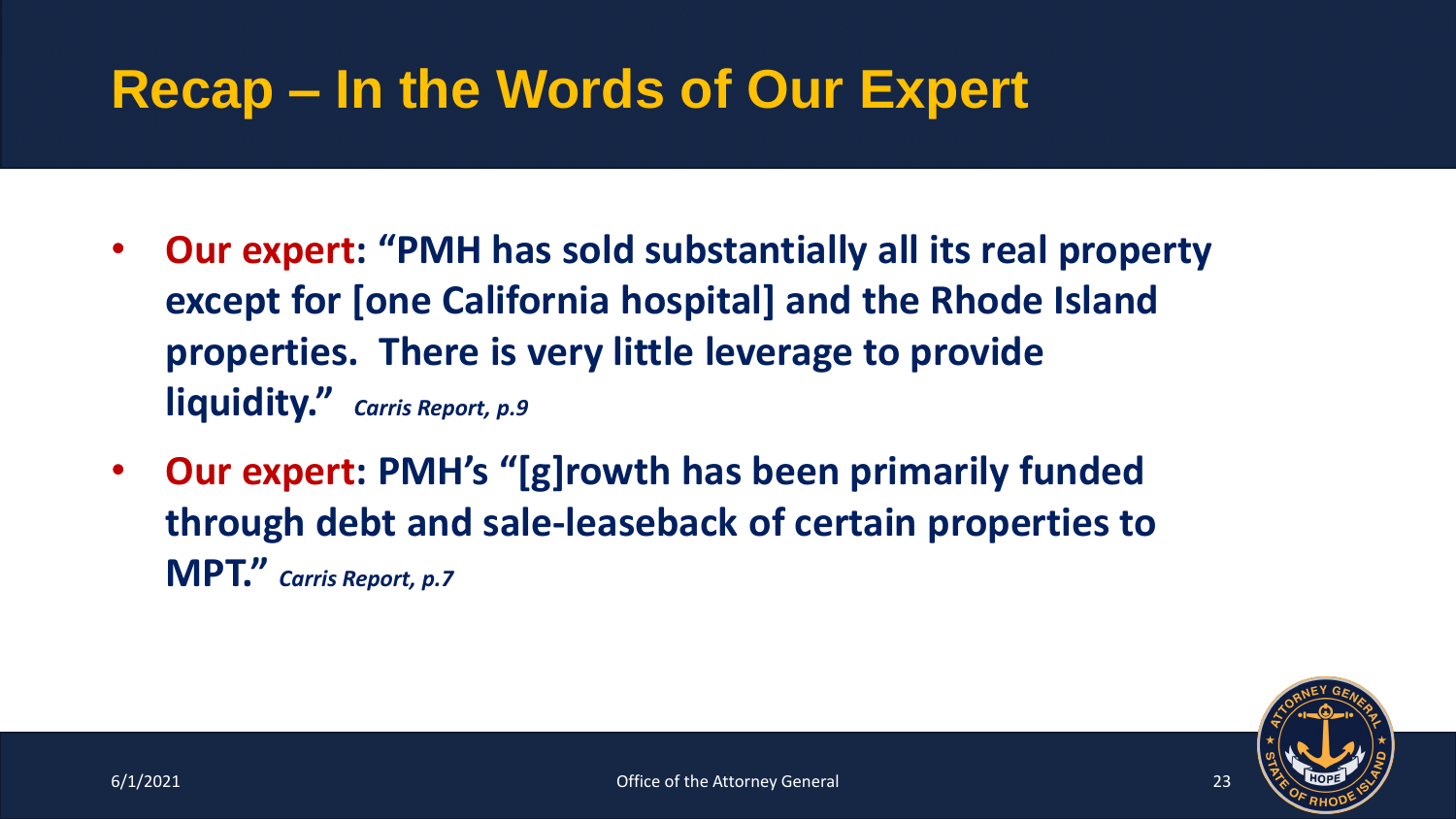## **Recap – In the Words of Our Expert**

- **Our expert: "Green has been a net drain on [PMH's] assets."**  *Carris Report, p. 11*
- **Our expert: "Management seems to be relying on debt and the \$200 million line of credit to fund the Company."** *Carris Report, p. 11*
- **Our expert: "However, there is no guarantee that lending institutions will leave that facility in place if losses continue to mount and there is no profitability forecasted."** *Carris Report, p. 11*

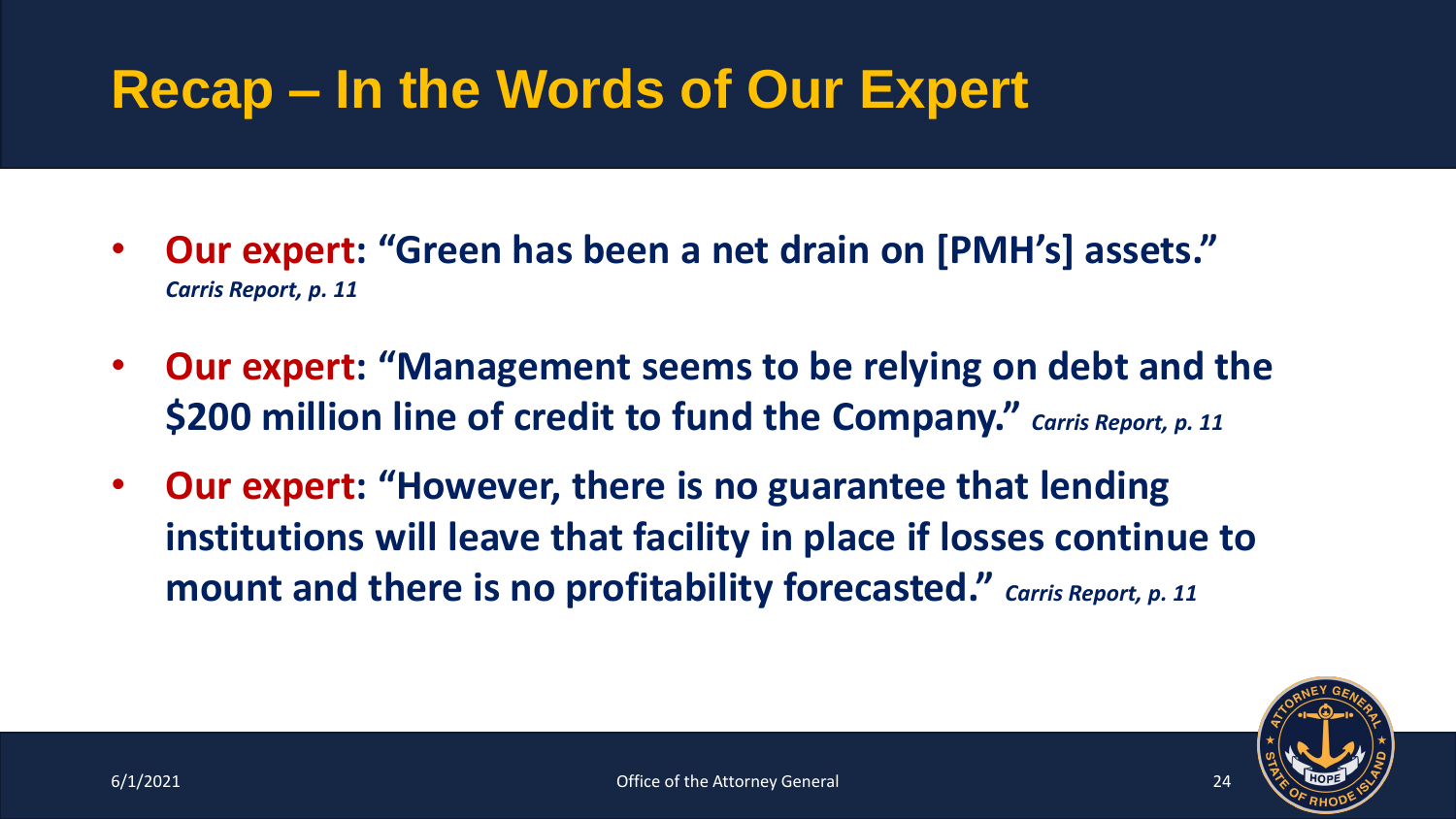#### **The Forecast**

- **Our expert: "While I do not believe that PMH faces a liquidity crisis in the next 12 months, I believe it will come sooner rather than later, probably within 18 to 24 months."** *Carris Report, p. 11*
- **Our expert: "They cannot continue to have significant operating losses and fund necessary capital projects and expect to survive long-term."**  *Carris Report, p. 11*
- **Our expert: "The situation is complicated by the TRS note [which the Rhode Island hospitals can be sold and leased back to pay off] which is due in July 2022 and the fact that most of the real property has already been sold to MPT."** *Carris Report, p. 11*

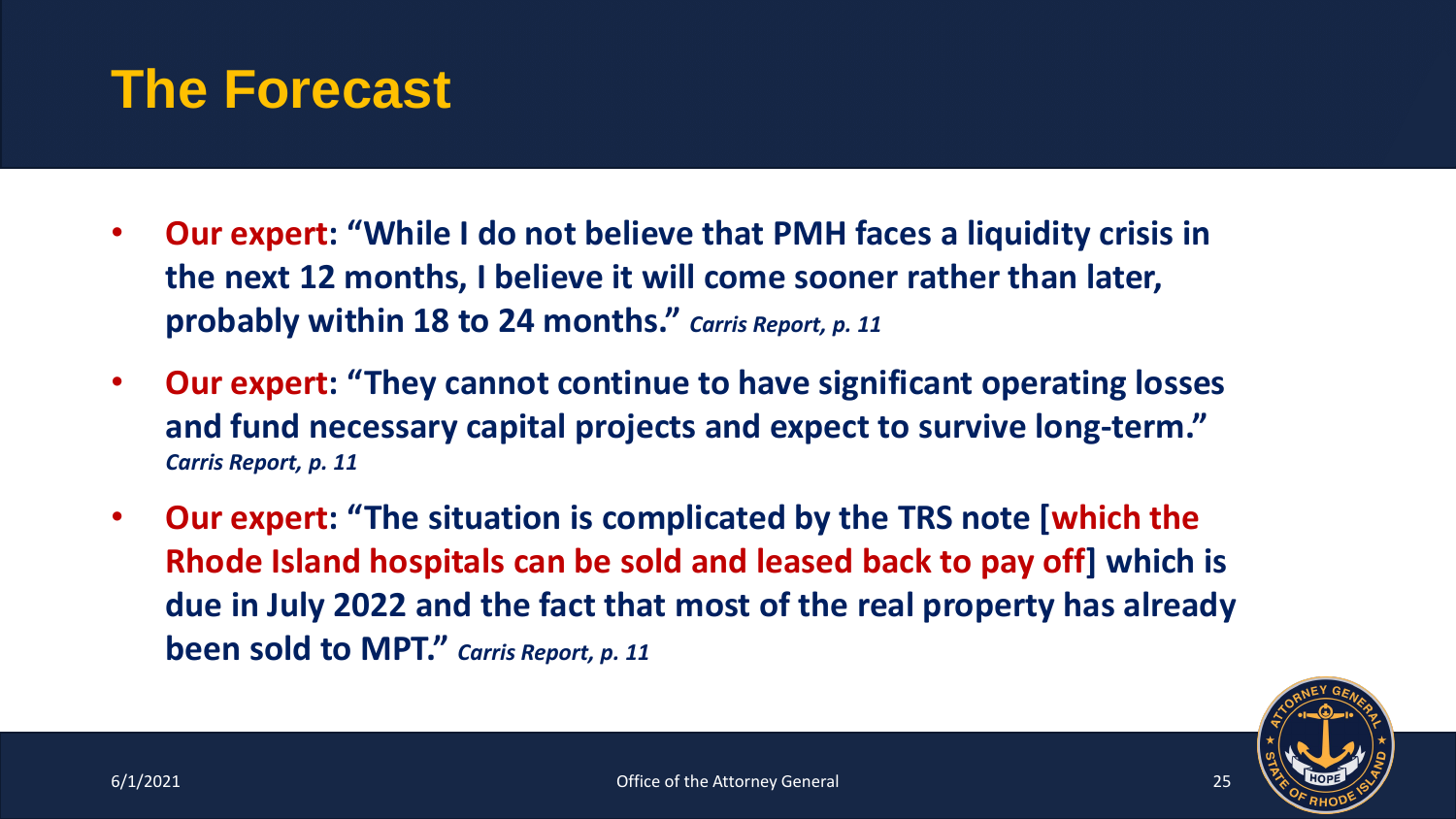## **Given This Forecast, What Should We Do?**

**Now is the time to act – when Leonard Green wants out – not later.**

**We cannot simply accept promises alone from Lee and Topper that PMH, if solely in their hands, will be willing and able to support Roger Williams and Fatima hospitals.**

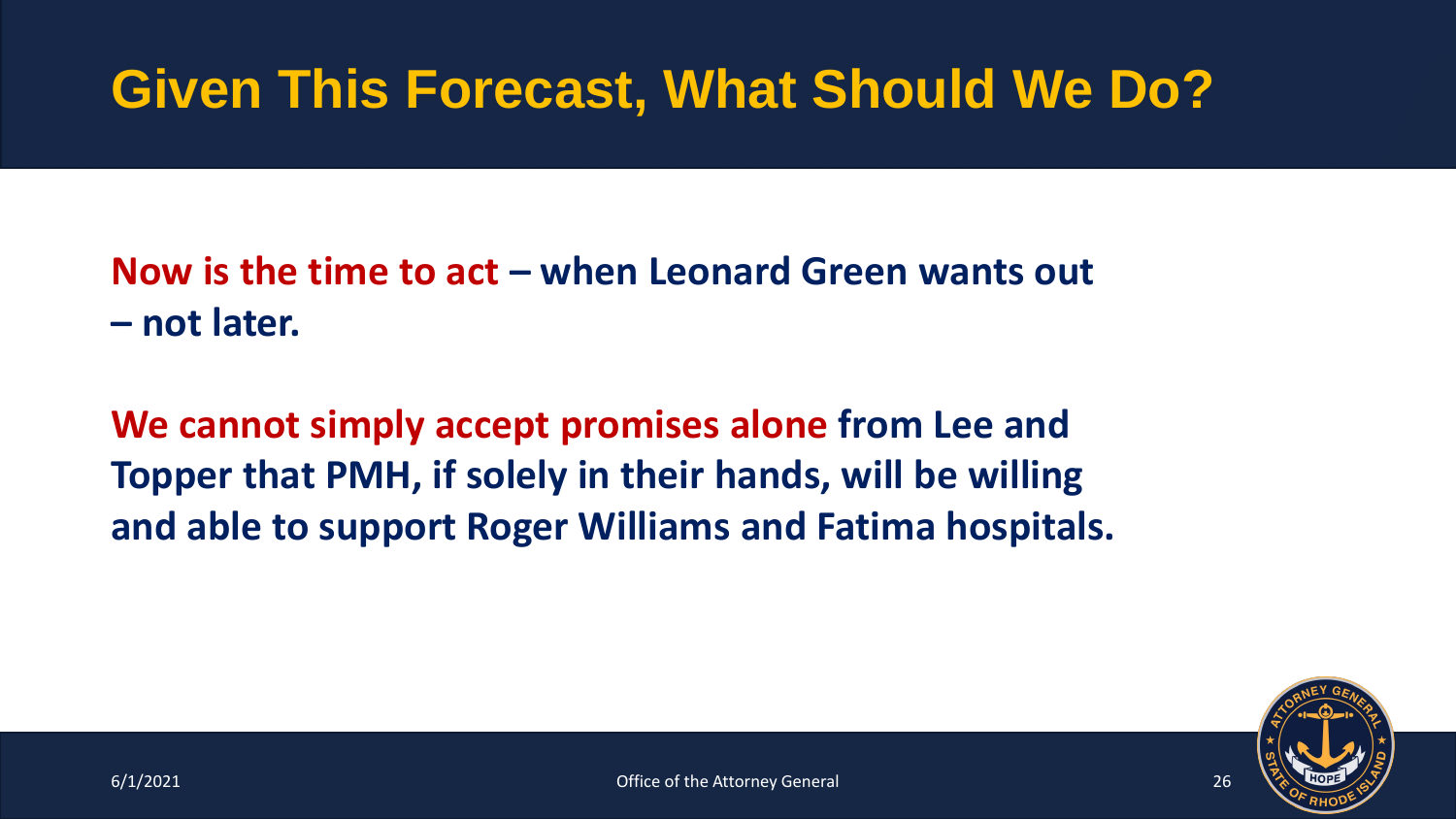## **Given This Forecast, What Should We Do?**

#### **We need security:**

• **Committed, up-front money we know will be there to keep these hospitals going if the promises of support and capital investment aren't kept and/or the storm hits.**

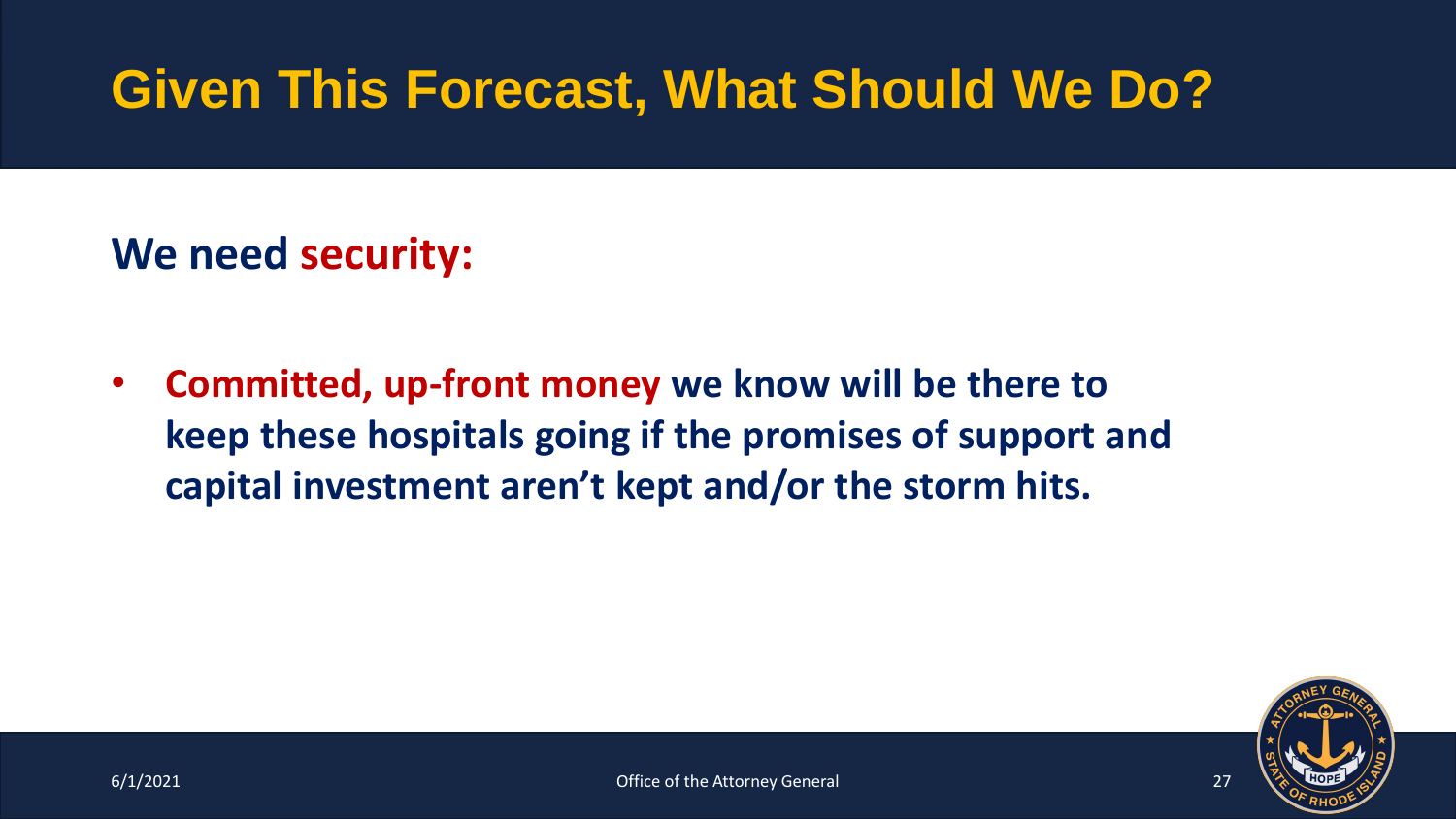#### **\$80 Million in Escrow**

- **\$80 million up front is sufficient security to ensure that Lee and Topper keep their commitments:**
	- **To cover all operating expenses for the next five years.**
	- **To cover necessary capital expenditures for the next five years.**
	- **To pay back the \$27 million in federal CARES Act relief funds owed by Roger Williams and Fatima hospitals.**

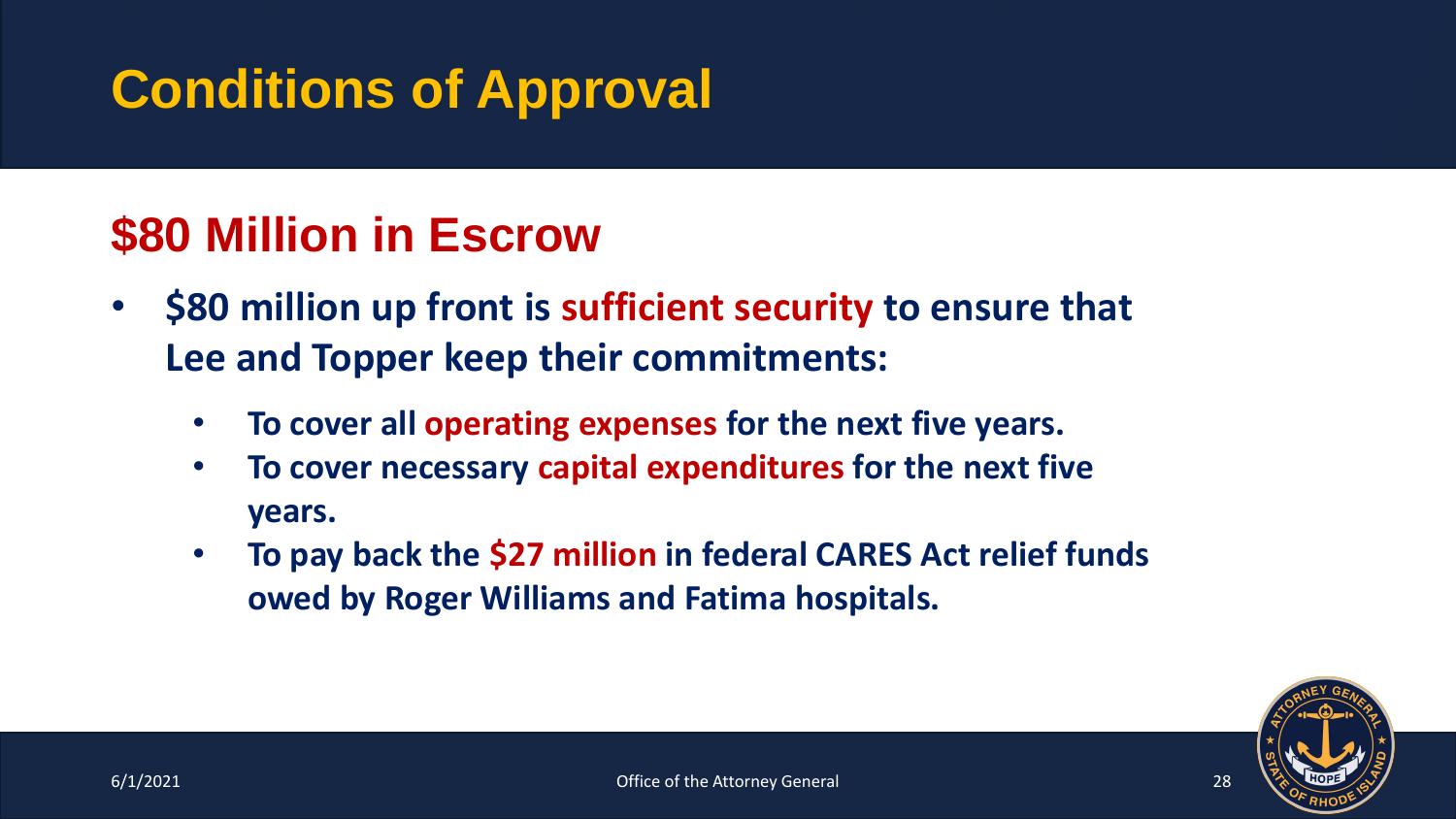## **Three Escrow Accounts Totaling \$80 Million**

**\$12 million in the "Global Conditions Escrow":**

 $\Rightarrow$  \$8 million from PMH  $\Rightarrow$  \$4 million from Leonard Green

**\$41 million in the "CapEx Escrow":**

 $\rightarrow$  \$14.2 million from PMH  $\rightarrow$  \$26.8 million from Leonard Green

**\$27 million in "MAAP Escrow":**

 $\rightarrow$  Funded by PMH

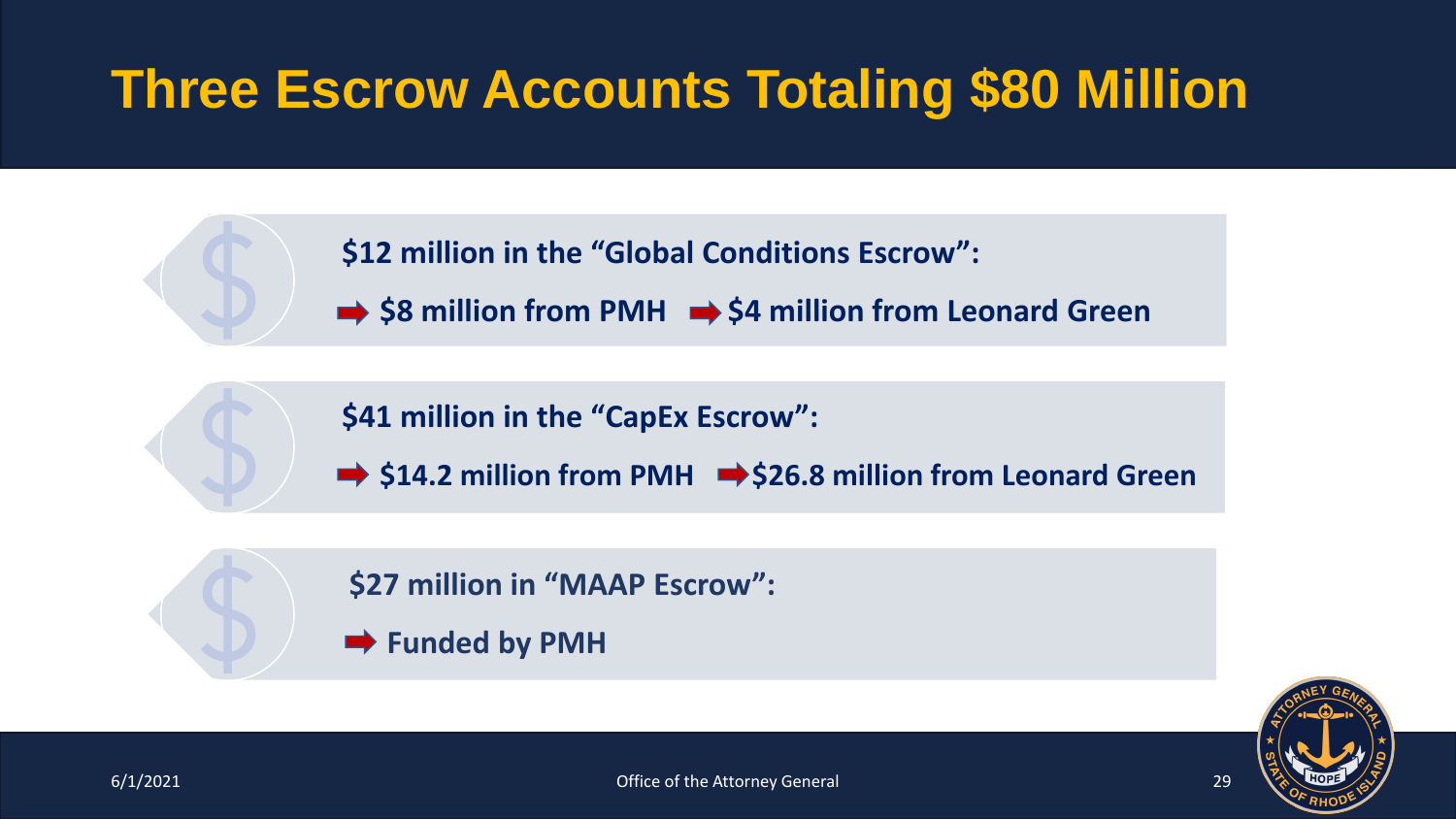## **Schedule of Capital Expenditures**

**By 9/30/21, PMH must have invested at least \$12 million in capital expenditures at Roger Williams and Fatima.**



**Between 10/1/21 - 9/30/26, PMH must invest at least an additional \$60 million in capital expenditures with a minimum commitment of \$10 million/year and interim benchmarks.**



**REAL capital expenditures: facilities renovation and expansion, new equipment, implementation of new service lines, and similar investments.** 

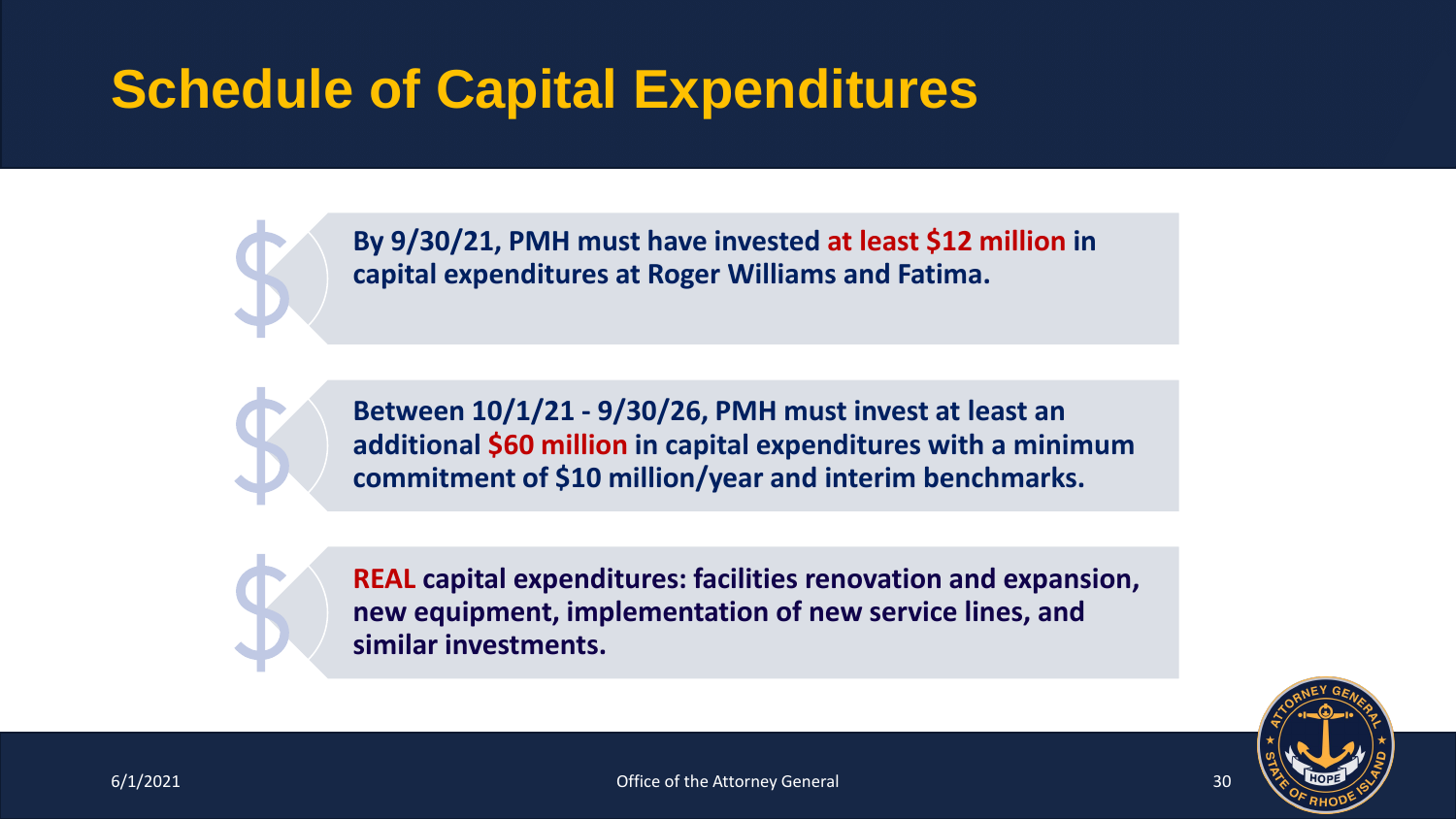#### **\$80 million in Escrow**

- **Escrow/letters of credit can only be drawn down as PMH meets commitments and with Attorney General approval.**
- **If PMH doesn't keep its commitments, it doesn't get the money back; the money goes to the hospitals.**
- **If PMH becomes insolvent, it doesn't get the money back; the money goes to the hospitals.**

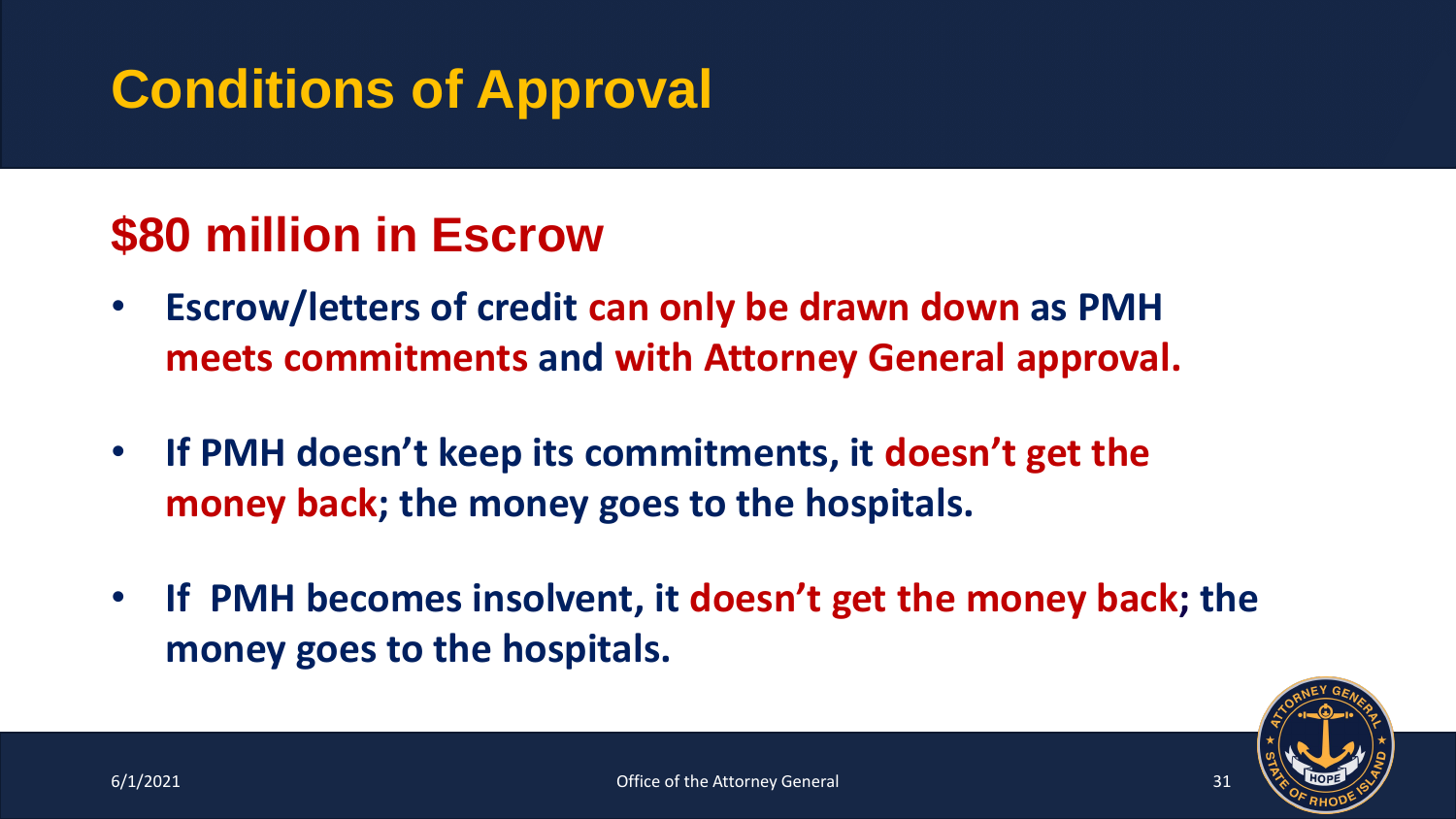## **What about Leonard Green?**



**Leonard Green contributing over \$34 Million of the \$80 million of security in escrow/letters of credit.** 



**By participating in the guarantees, Leonard Green also has an incentive to ensure that PMH keeps its commitments.** 



**If PMH doesn't – Leonard Green doesn't get its money back.** 

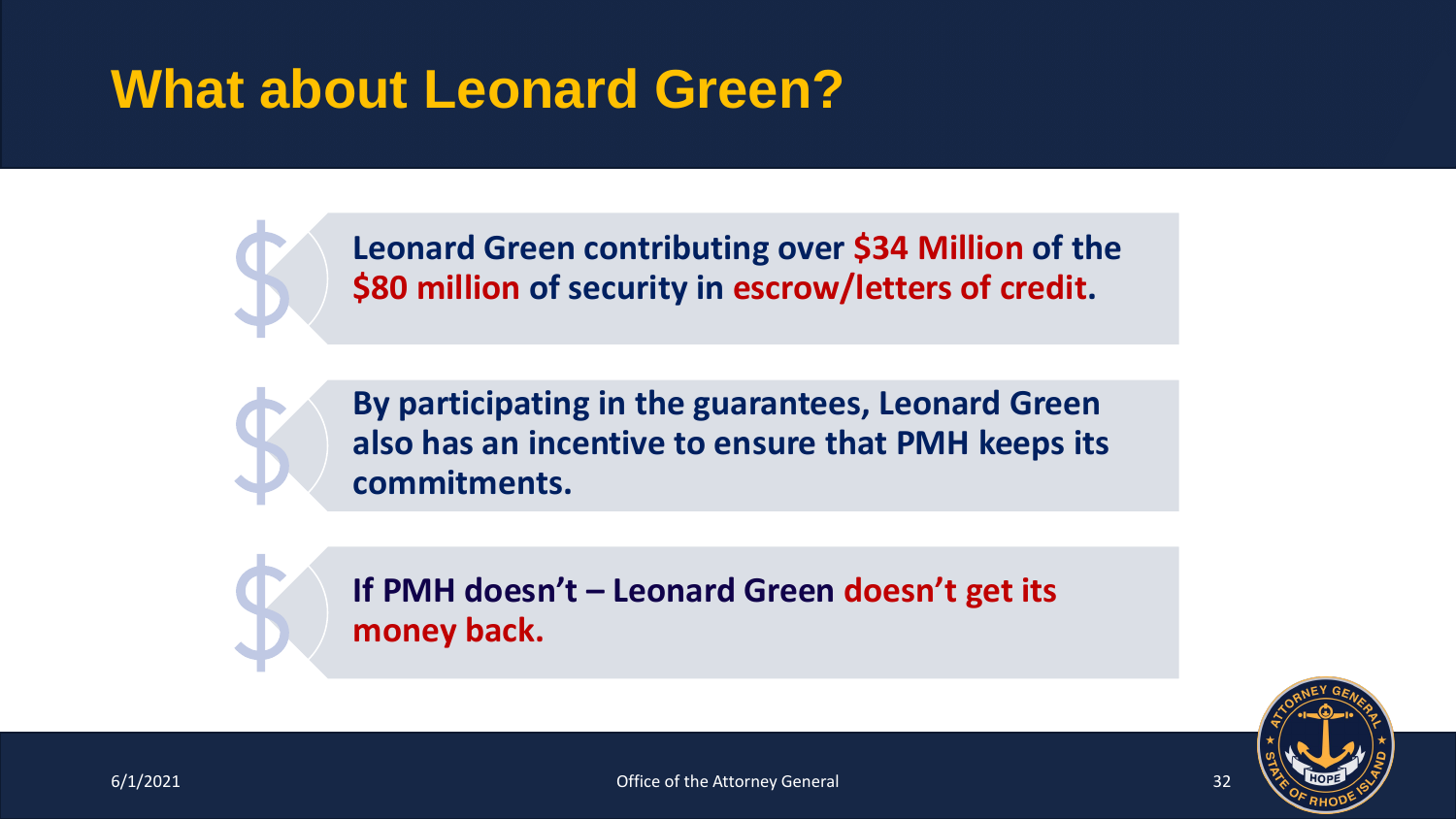#### **No Sale/Leaseback of Roger Williams or Fatima**

- **Roger Williams and Fatima hospitals cannot be sold and leased back to pay off that \$113 million debt next July.**
- **Cannot be sold or leased back for the next five years.**
- **After that, any transfer of assets, including sale/leaseback, must be approved by the Attorney General.**
- **PMH cannot take out new loans, mortgages, or other encumbrances on these hospitals without Attorney General approval.**

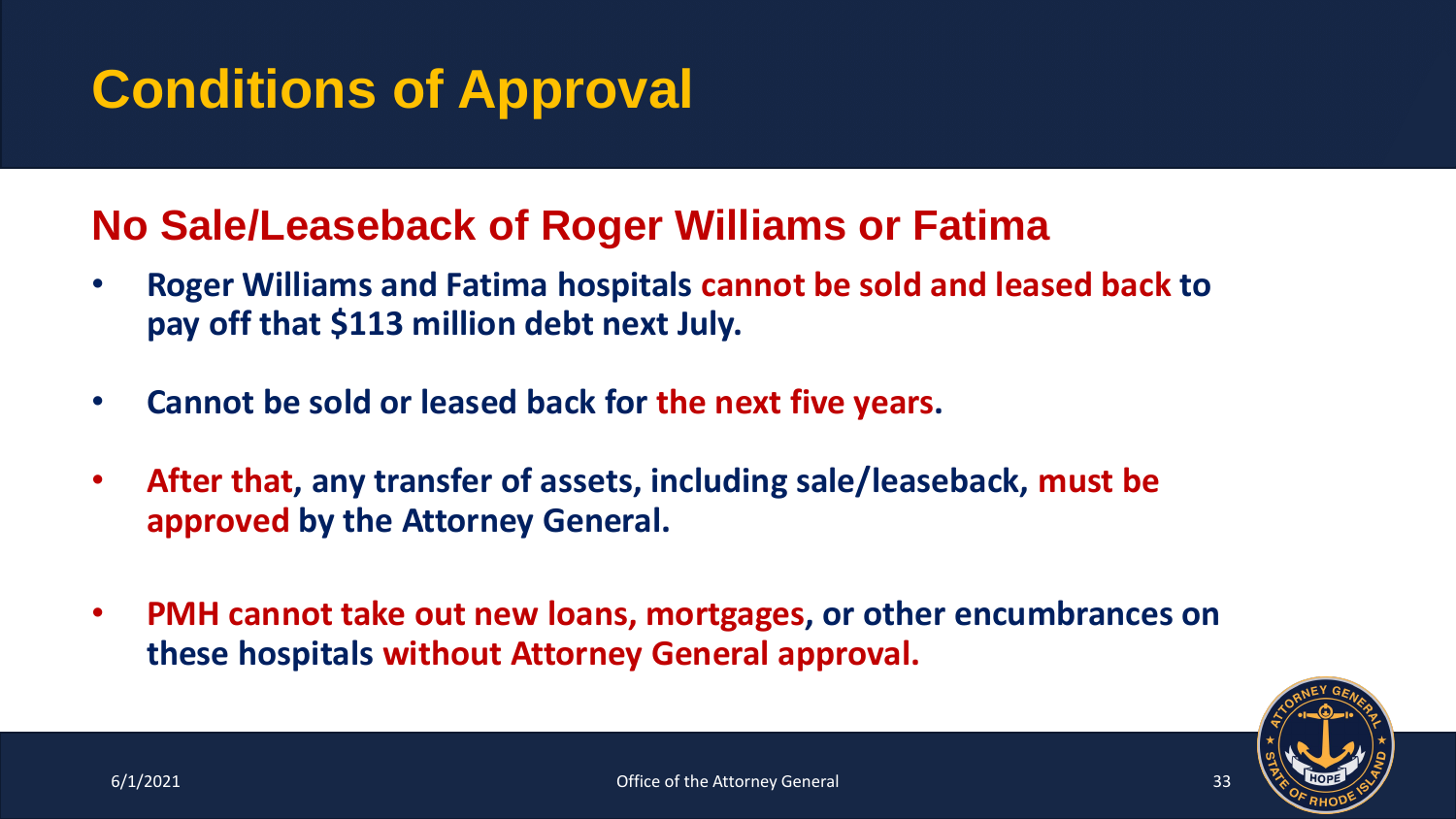#### **Must Cover All PACE Financing Debt/ No Management Fees**

- **PMH must make payments on all existing debt owed by Roger Williams and Fatima for Property Assisted Clean Energy (PACE), which has financed approximately \$60 million. \$33 million has already been spent; \$27 million (already in escrow) will be spent for capital expenditures at the hospitals going forward.**
- **PMH previously charged Roger Williams and Fatima management fees. Those fees, at about \$7 million/year, must be eliminated. Also, PMH cannot collect previously assessed fees.**

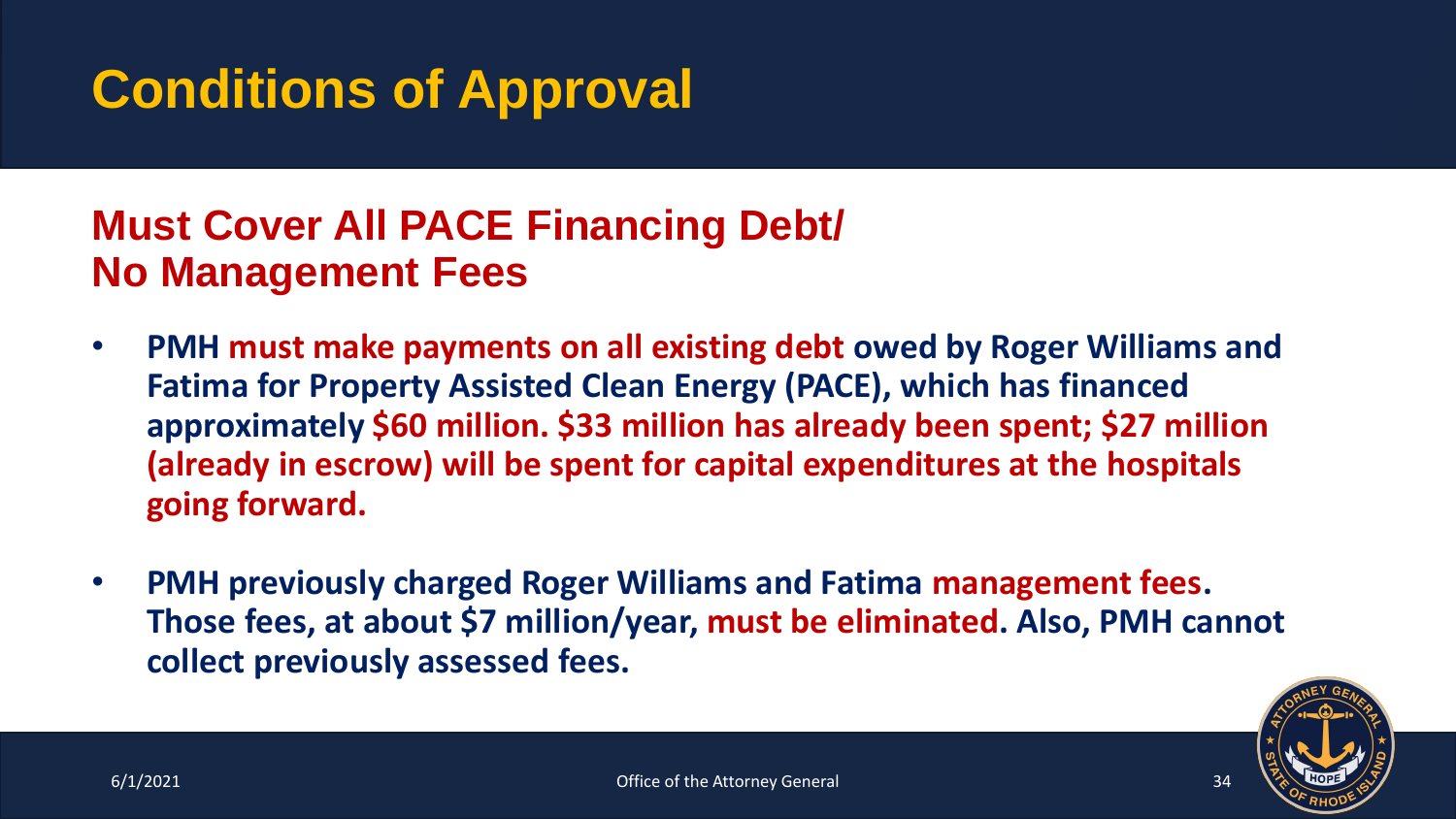#### **Maintain Operations**

- **For the next five years, PMH must keep Roger Williams and Fatima hospitals "open and operational."**
- **For the next five years, PMH must maintain and continue to provide the full complement of existing "Essential Health Services" at Roger Williams and Fatima.**

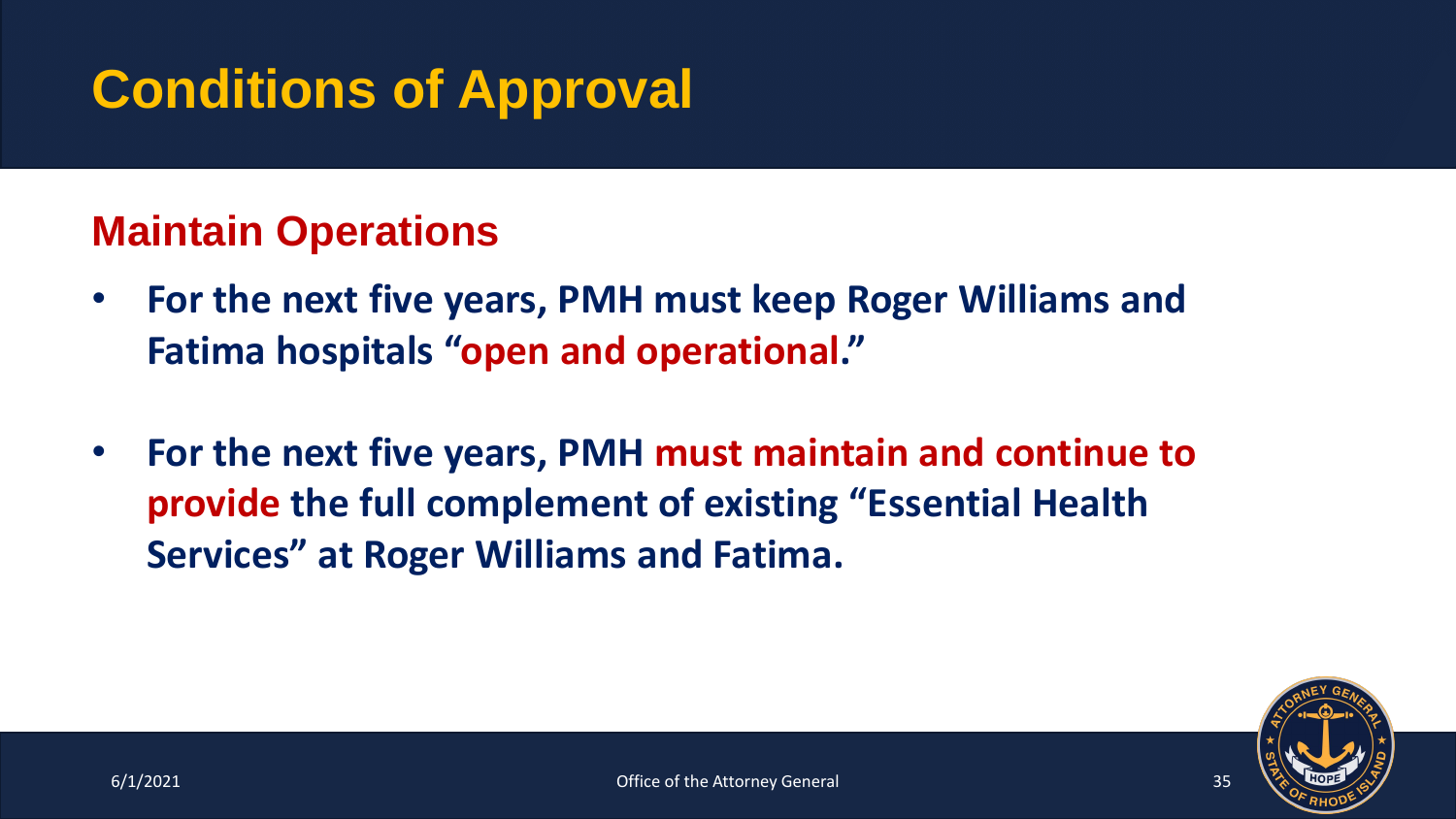#### **No Reduction in Services**

- **"Essential Health Services" – defined in the conditions:**
	- 24-hour emergency department
	- Medical/Surgical Services and Intensive/Coronary Care Unit
	- Acute Dialysis Services
	- Inpatient and Outpatient Rehabilitation Services
	- Ambulatory Care Services
	- Emergency Services, including emergency behavioral health services
	- Inpatient & Outpatient Psychiatric/Mental Health/Addiction Services

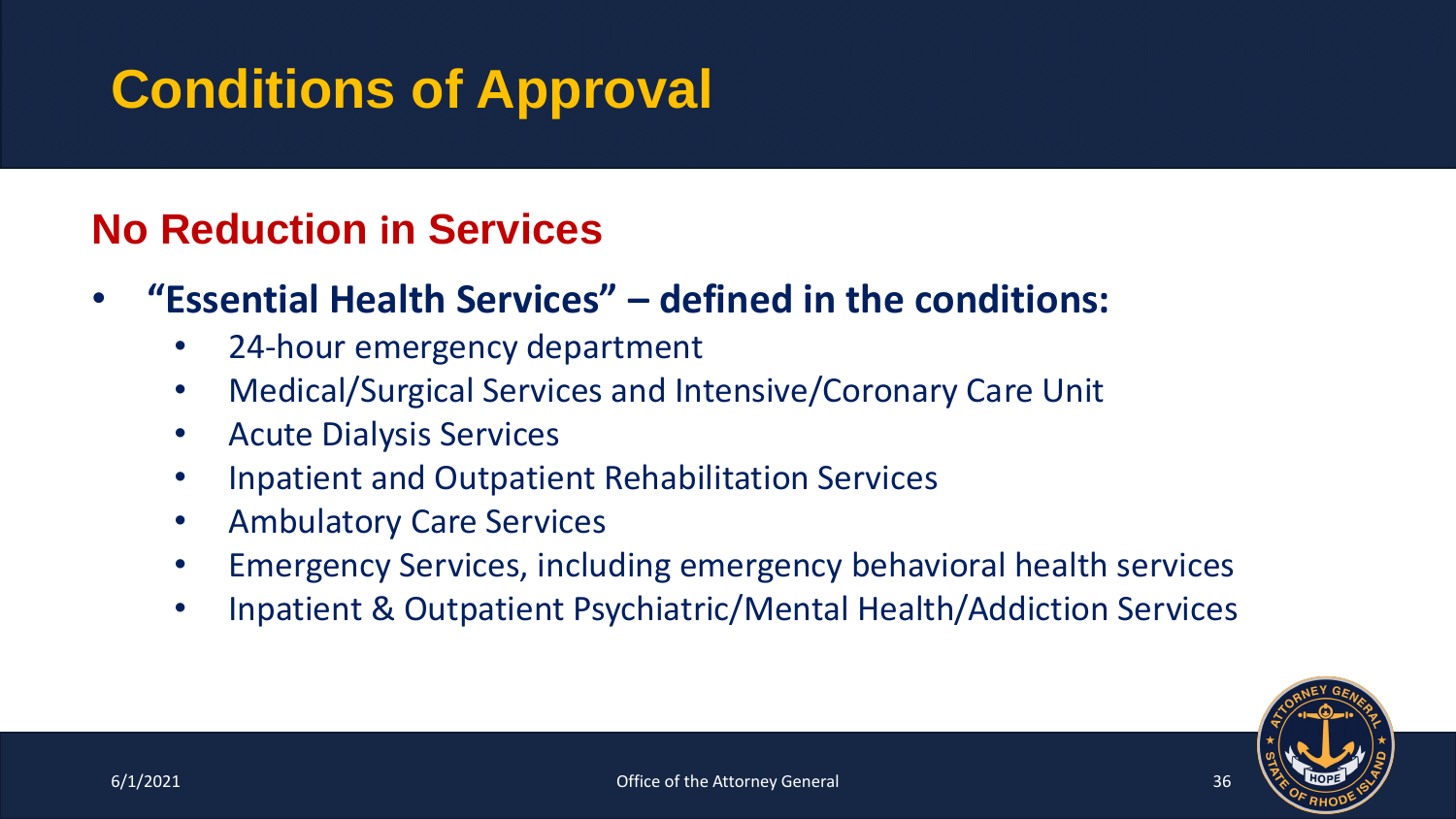#### **No Reduction in Services**

- **"Essential Health Services" – defined in the conditions:**
	- Diagnostic Imaging and Interventional Radiology Services, including diagnostic Cardiac Catheterization
	- Laboratory/Pathology
	- Inpatient and Outpatient Cancer Services including Blood and Marrow Transplantation/Surgical and Radiation Oncology
	- Sleep Lab
	- Wound Care/Hyperbaric Services
	- Homecare/Hospice Services
	- Any other primary care service not otherwise listed

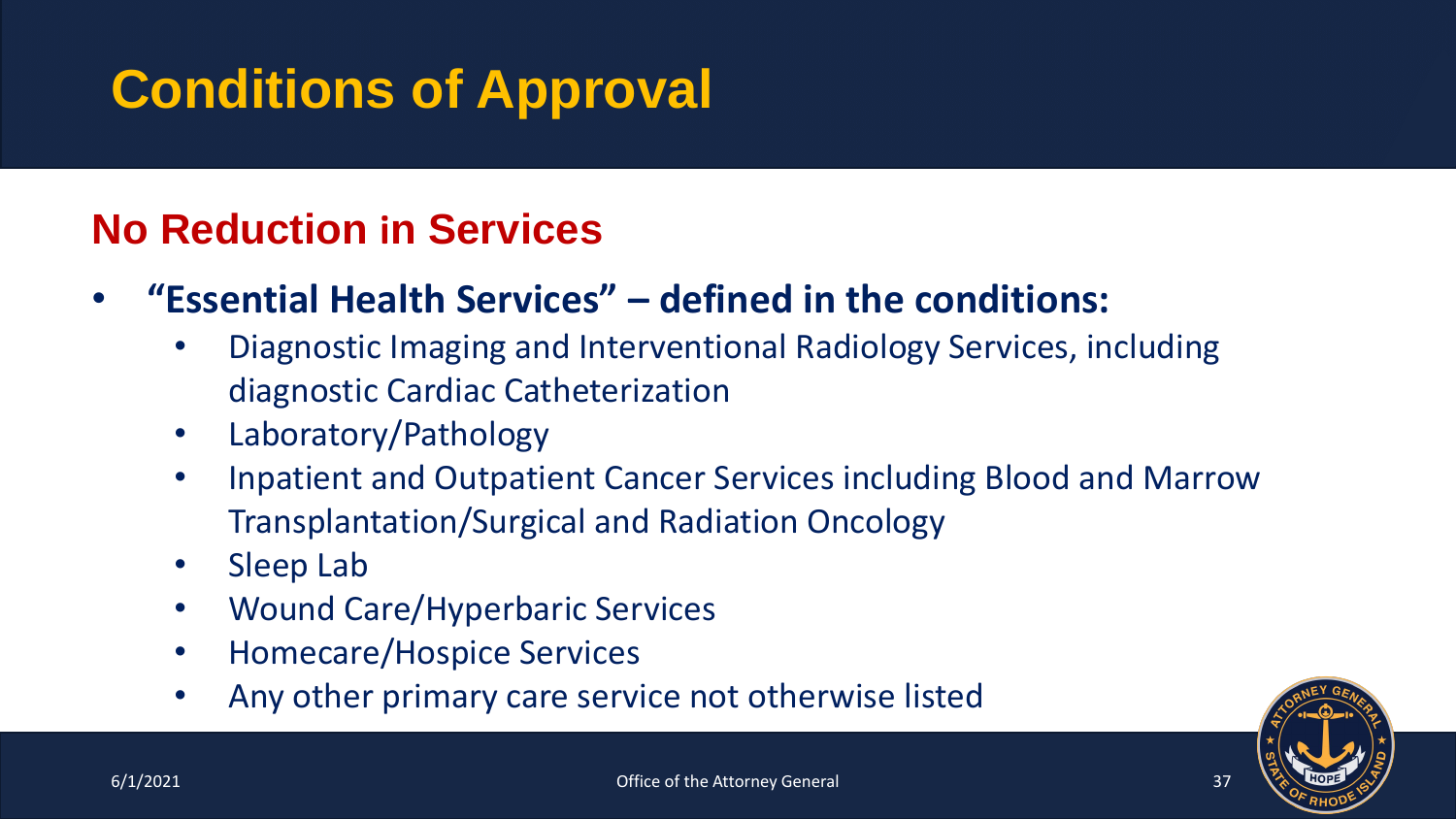#### **Retirement Plan/Charity Care**

- **For the next five years, PMH must guarantee funding of the Roger Williams and Fatima hospitals' 401(k) retirement plans.**
- **For the next five years, PMH must provide charity care, consistent with DOH regulations and state law.**

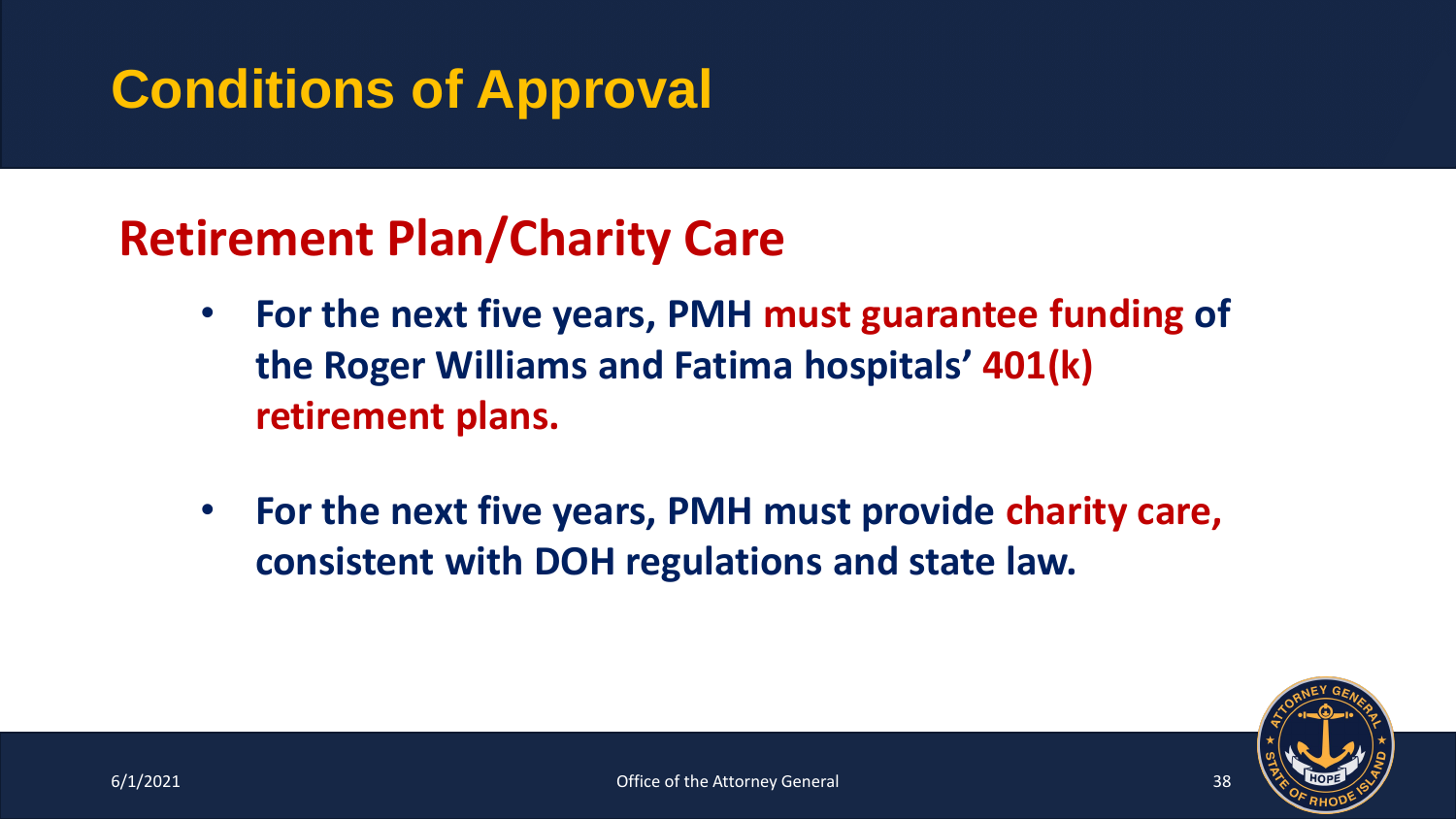#### **Board of Directors Composition**

- **Prospect CharterCare Board of Directors must include Sam Lee, a licensed practicing physician, and consist of 40% to 49% directors who live in the Roger Williams/Fatima service area.**
- **All board members of PMH and Prospect CharterCare must complete annual fiduciary training and certify completion to the Attorney General.**

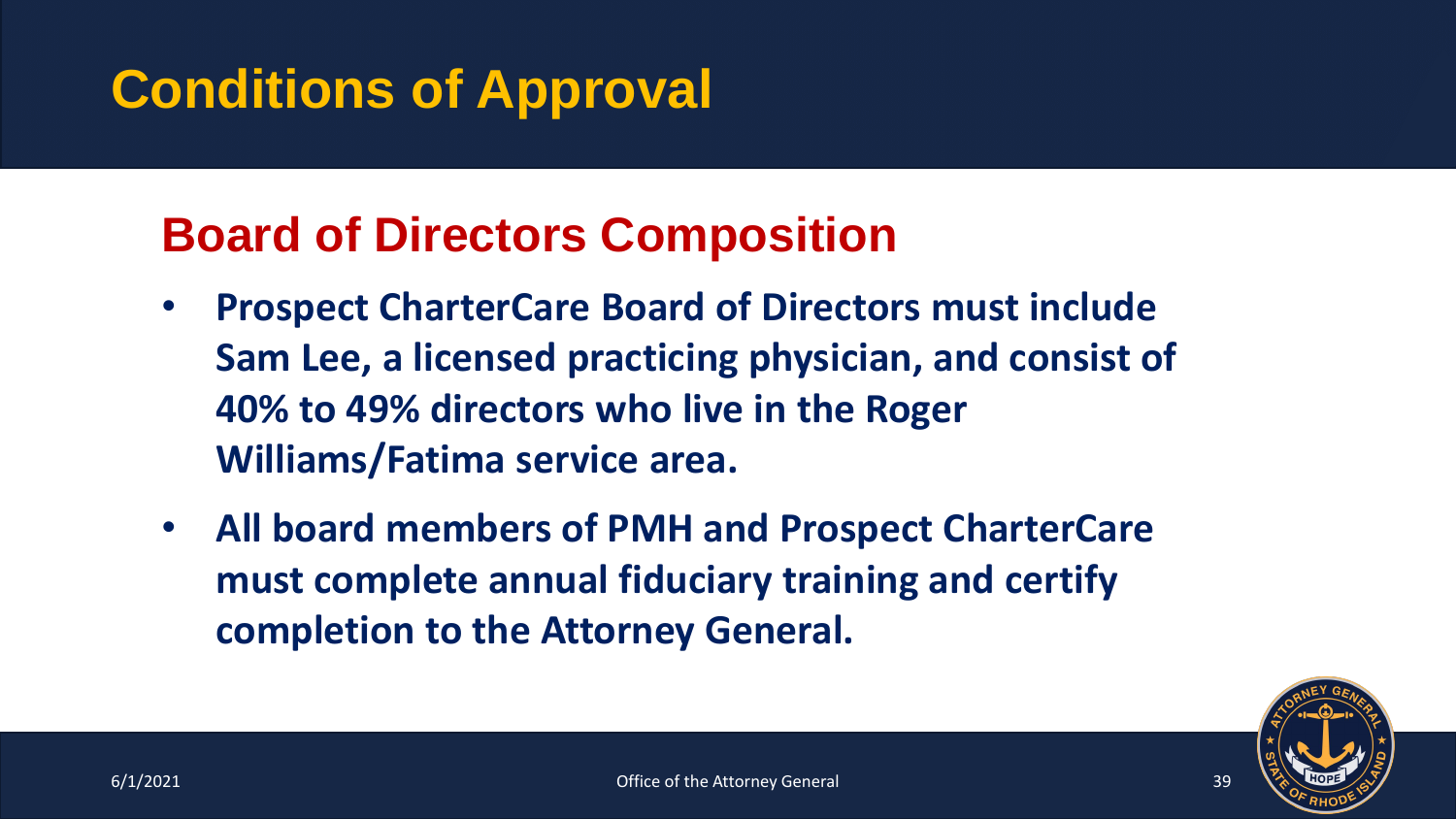#### **Monitoring**

- **Attorney General and outside Monitor (selected by the Attorney General) will monitor the transaction and its conditions for longer than the full five years allowed by the Hospital Conversions Act.**
- **Monitoring period extended to September 30, 2026.**